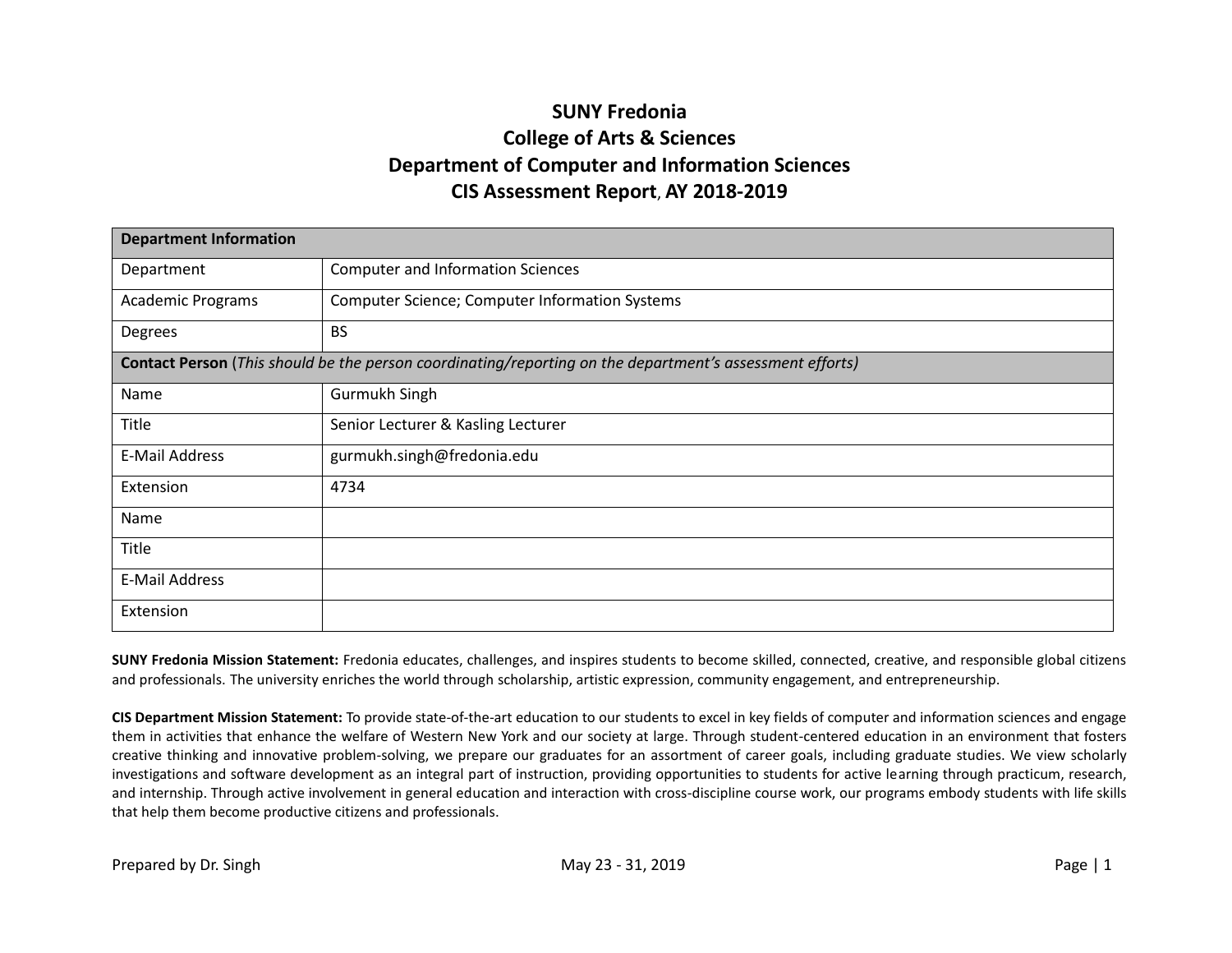The CIS department has adopted eleven program learning outcomes (PLO's) or Goals as per Academic Assessment Program Map of SUNY at Fredonia, which could be categorized into Institutional Learning Goals (IGLs), i.e., Skilled, Connected, Creative and Responsible (Please refer to Table II on page # 3). This selection depends upon which CS/IS track is to be considered at the present time. Please keep in mind that for Information Systems (IS) track, PLO 'K' is invalid. We have mapped these PLO's to the corresponding Campus Baccalaureate Goals. A list of the CIS department PLO's is displayed initially and then our Program Educational Objectives (PEO) are presented. We reiterate that the same list of PLO's from A through I is applicable to both CS and IS tracks. That is why PLO 'J' is occurring two times in the list of PLO's: the upper PLO is for CS track and the lower one is for IS track of the CIS Department.

The following list indicates the Program Learning Outcomes (PLOs) for our CIS Department:

- A. An ability to apply knowledge of computing and mathematics appropriate to the discipline.
- B. An ability to analyze a problem, and identify and define the computing requirements appropriate to its solution.
- C. An ability to design, implement, and evaluate a computer-based system, process, component, or program to meet desired needs.
- D. An ability to function effectively on teams to accomplish a common goal.
- E. An understanding of professional, ethical, legal, security and social issues and responsibilities.
- F. An ability to communicate effectively with a range of audiences.
- G. An ability to analyze the local and global impact of computing on individuals, organizations, and society.
- H. Recognition of the need for and an ability to engage in continuing professional development.
- I. An ability to use current techniques, skills, and tools necessary for computing practice.
- J. An ability to apply mathematical foundations, algorithmic principles, and computer science theory in the modeling and design of computer-based systems in a way that demonstrates comprehension of the tradeoffs involved in design choices. [CS]

[J] An understanding of and an ability to support the use, delivery, and management of information systems within an Information Systems environment.  $[IS]$ 

K. An ability to apply design and development principles in the construction of software systems of varying complexity. [CS]

The PLOs A through J/K are assessed on the basis of courses being taught in CIS Department during each semester and they correlate strongly with our PEO's. Following is a depiction of the relationship between the PEO's and PLO's, and PLO's to the campus baccalaureate goals as prepared by Dr. Zubairi. Table I shows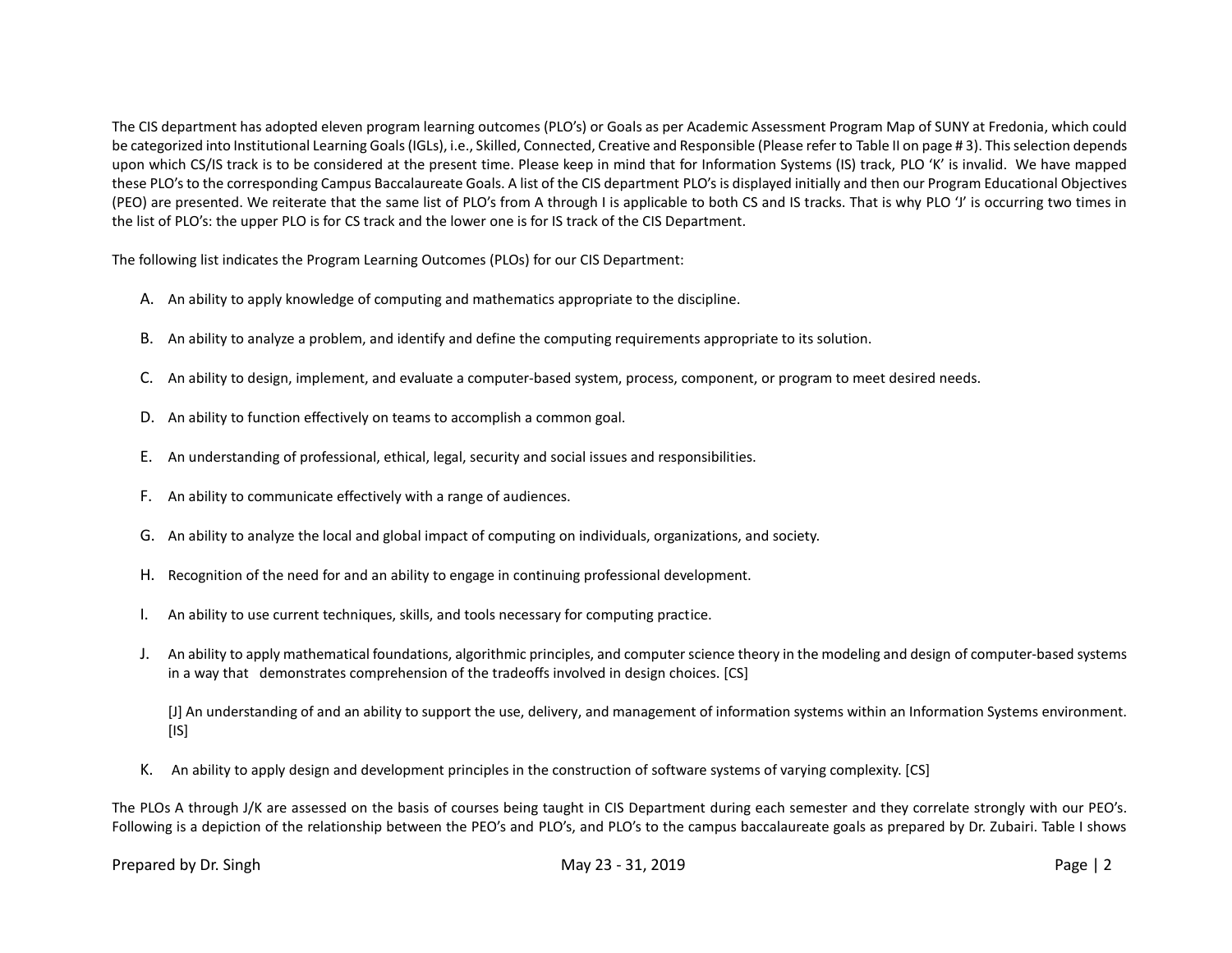mapping of PEO's to the corresponding PLO's. Just to point out here that each PLO from A through K is further subdivided into three to five categories or performance criteria (PC) depending on the complexity of algorithm or project work or oral presentation.

In Table I, we present mapping of the CS Department Goals/PLO's that correspond to the SUNY Fredonia campus four baccalaureate goals: (1) Skilled, (2) Connected, (3) Creative and (4) Responsible.

| <b>Program learning outcomes/Goals</b> | <b>Skilled</b>                      | Connected                        | <b>Creative</b>         | Responsible               |
|----------------------------------------|-------------------------------------|----------------------------------|-------------------------|---------------------------|
| (PLOs/Goals)                           |                                     |                                  |                         |                           |
| A: An ability to apply knowledge of    | Students learn programming          |                                  | Learn to be creative in |                           |
| computing and mathematics appro-       | through a sequence of progres-      |                                  | developing algorithms   |                           |
| priate to the discipline               | sively difficult courses            |                                  | and in modeling data    |                           |
| B: An ability to analyze a problem,    | Challenging the students in sev-    |                                  | Learn to be creative in |                           |
| and identify and define the compu-     | eral courses to solve real-life     |                                  | developing algorithms   |                           |
| ting requirements appropriate to its   | problems on the computer by de-     |                                  | for solving problems    |                           |
| solution                               | veloping programs                   |                                  | and in modeling data    |                           |
| C: An ability to design, implement,    | Learning and using skills to design |                                  |                         | Make sure the program     |
| and evaluate a computer-based sys-     | and implement a computer based      |                                  |                         | or solution meets the     |
| tem, process, component, or pro-       | solution.                           |                                  |                         | needs                     |
| gram to meet desired needs             |                                     |                                  |                         |                           |
| D: An ability to function effectively  |                                     | Students work in teams to        |                         | Students meet dead-       |
| on teams to accomplish a common        |                                     | complete a project and share     |                         | lines for various reports |
| goal                                   |                                     | their part of solution with oth- |                         |                           |
|                                        |                                     | ers                              |                         |                           |
| E: An understanding of profes-         |                                     |                                  |                         | Students get the          |
| sional, ethical, legal, security and   |                                     |                                  |                         | knowledge of ethical      |
| social issues and responsibilities     |                                     |                                  |                         | and security issues in IT |
|                                        |                                     |                                  |                         | and computer industry.    |
| F: An ability to communicate effec-    |                                     | In oral communication            |                         |                           |
| tively with a range of audiences       |                                     | courses, students give presen-   |                         |                           |
|                                        |                                     | tations, handle Q & A and        |                         |                           |
|                                        |                                     | evaluate each other              |                         |                           |
| G: An ability to analyze the local     |                                     |                                  |                         | Students study exam-      |
| and global impact of computing on      |                                     |                                  |                         | ples of the impact of     |
| individuals, organizations, and soci-  |                                     |                                  |                         | computing on global so-   |
| ety                                    |                                     |                                  |                         | ciety.                    |

Table I: Mapping of PLOs with corresponding SUNY Fredonia baccalaureate goals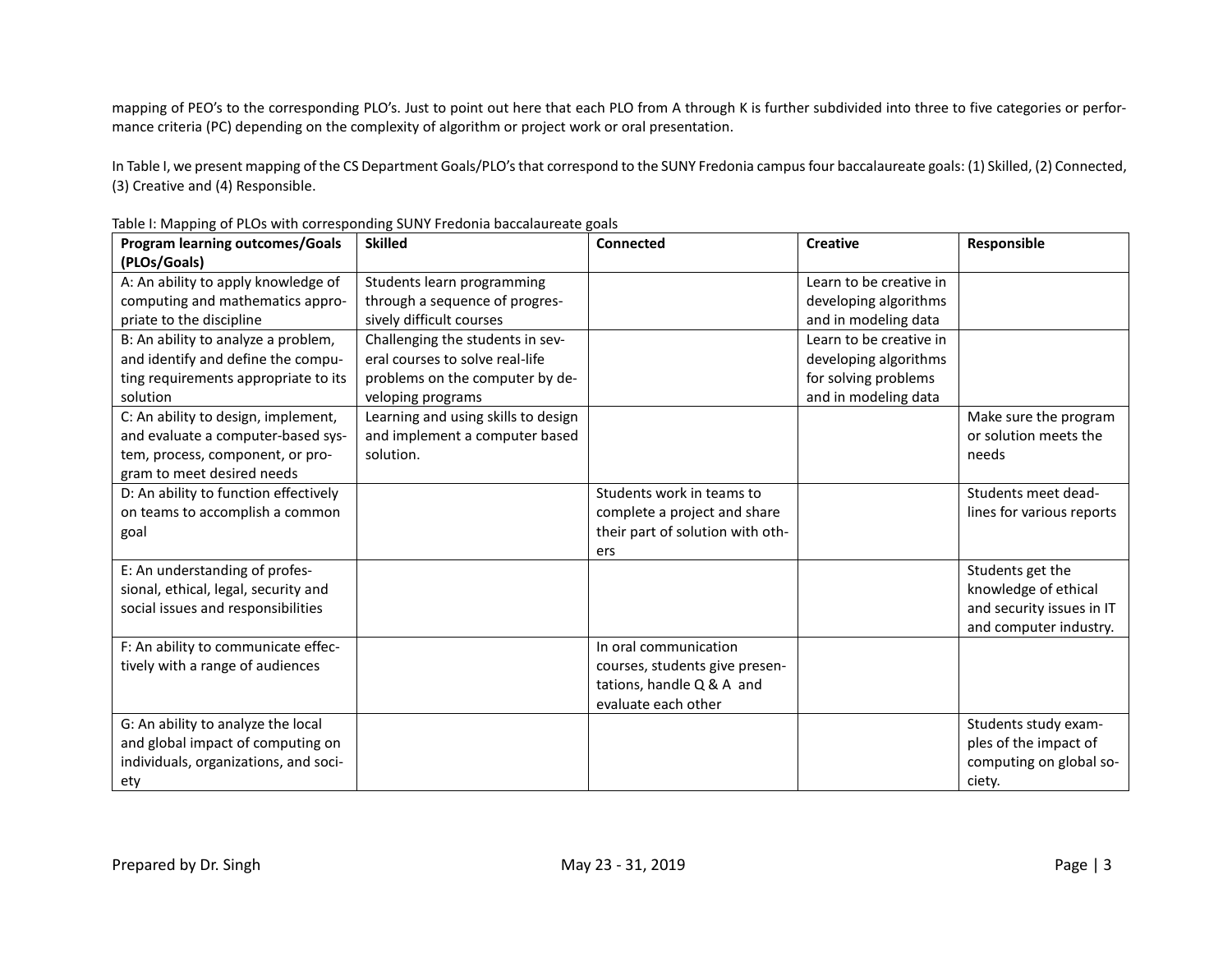| H: Recognition of the need for and    |                                      | Through Internships, the stu- |                         | Students show a sense     |
|---------------------------------------|--------------------------------------|-------------------------------|-------------------------|---------------------------|
| an ability to engage in continuing    |                                      | dents connect to each other   |                         | of responsibility by tak- |
| professional development              |                                      | and engage in continuous pro- |                         | ing the professional in-  |
|                                       |                                      | fessional development         |                         | ternships seriously       |
| I: An ability to use current tech-    | In programming and web design        |                               | Students find creative  |                           |
| niques, skills, and tools necessary   | courses, students need to use        |                               | ways of using current   |                           |
| for computing practice.               | modern tools and be on top of        |                               | technique and skills.   |                           |
|                                       | the technology.                      |                               |                         |                           |
| J: An understanding of processes      | Students acquire appropriate         |                               | Students create mod-    |                           |
| that support the delivery and man-    | skills on several topics in concern- |                               | els that support deliv- |                           |
| agement of information systems        | ing information systems pro-         |                               | ery/management of       |                           |
| within a specific application envi-   | cesses                               |                               | information systems     |                           |
| ronment. [IS]                         |                                      |                               |                         |                           |
| J: An ability to apply mathematical   |                                      |                               | Students do model       |                           |
| foundations, algorithmic principles,  |                                      |                               | and design computing    |                           |
| and computer science theory in the    |                                      |                               | systems in a variety of |                           |
| modeling and design of computer-      |                                      |                               | ways using creative     |                           |
| based systems in a way that           |                                      |                               | options.                |                           |
| demonstrates comprehension of         |                                      |                               |                         |                           |
| the tradeoffs involved in design      |                                      |                               |                         |                           |
| choices. [CS]                         |                                      |                               |                         |                           |
| K: An ability to apply design and de- | Students enhance their skills by     |                               |                         |                           |
| velopment principles in the con-      | designing software systems in a      |                               |                         |                           |
| struction of software systems of      | variety of languages and plat-       |                               |                         |                           |
| varying complexity. [CS]              | forms.                               |                               |                         |                           |

Dr. Singh and Dr. Zubairi have created the curriculum map and assessment plan 2014 for Computer Science (CS) and Information Systems (IS) tracks. The curriculum map shows a mapping of the courses to one or more corresponding PLO's. In the assessment plan, a number of performance criteria (PC) has been developed for each PLO/Goal. The specific courses are identified that satisfy these performance criteria, and consequently are picked for assessment in each semester. For each Goal/PLO, a rubric sheet is designed that depicts specific milestones to be achieved by the students to meet or exceed or approach the standard. The rubric sheet also identifies the shortcomings, which are demonstrated by those students who fail to meet the standard.

In the beginning of each semester, the Assessment Coordinator identifies the courses to be picked for assessment work and informs the Instructors teaching those courses for which Goals/PLO's data collection is to be done. Instructors refer to the rubric sheets as a guideline to figure out the specific milestones for students to be achieved. This prior information helps the Instructors to prepare and include specific questions in their course quizzes, assignments, exams and projects. Consequently, instructors design/create exams, assignments and projects that include the relevant kind of work to be performed by the students. As the semester progresses, the Instructors are reminded periodically about the collection of assessment data. Finally, at the end of the semester, the Instructors turn in the collected assessment data to the Assessment Chair. Based on the data collected, the pertinent PLO's are assessed. In spring 2019 semester, a list of courses depicted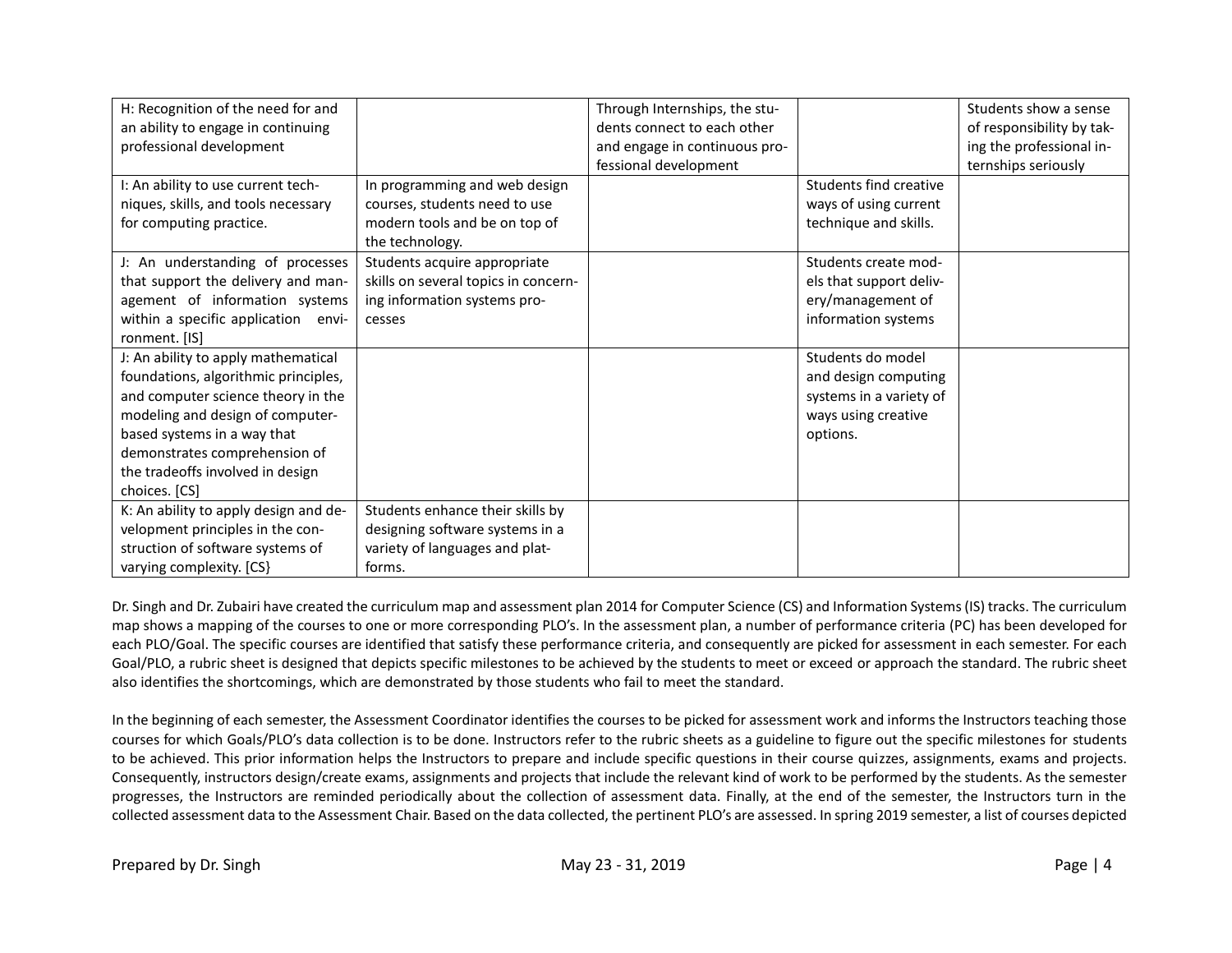in Table II is assessed, which is based on the curriculum map and the response gotten from the Instructors teaching relevant courses. It is worthwhile to mention here that we did not offer CSIT311 course this spring 2019 and therefore, we were unable to perform the assessment analysis for PLOs A4 and I2 in the present assessment report.

| <b>S. No.</b> | Course # & Instructor                           | Program Learning Outcomes (PLOs) To Be Assessed |
|---------------|-------------------------------------------------|-------------------------------------------------|
| 1.            | CSIT201: Mackey                                 | All Es, & G1, G2                                |
| 2.            | CSIT221: Buzi & Haider                          | 11                                              |
| 3.            | CSIT224: Singh                                  | A2, B3                                          |
| 4.            | CSIT231: Szocki                                 | 14                                              |
| 5.            | CSIT241 & CSIT242: Maloney                      | A3                                              |
| 6.            | CSIT311 (Not offered this Spring 2019 semester) | A4, 12                                          |
| 7.            | CSIT321: Hu                                     | 13                                              |
| 8.            | CSIT341: Zubairi                                | A1, A5, B2, & All Js                            |
| 9.            | CSIT425: Haider & Zubairi                       | B1, B4, and All Cs, Ds, Fs, & Ks                |
| 10.           | CSIT431: Zubairi                                | All Fs                                          |
| 11.           | CSIT441: Arnavut                                | All Fs                                          |
| 12.           | <b>CSIT455: Hu</b>                              | All Fs                                          |
| 13.           | CSIT300, CSIT400, CSIT497 & CSIT499: Arnavut    | <b>Graduating Senior Exit Survey</b>            |

Table II: Information of each course, its instructor and PLO's to be assessed for spring 2019

In the actual assessment analysis of a given course taught during spring 2019, we will present a comprehensive discussion on how each PLO, A through K, is being assessed. In a Table displayed on next page, we present the statement of a given PLO to be assessed in 1st row, followed by its Assessment Method in 2nd row, its Data Source in 3rd row and Assessment Results in the last row. For example, for PLO, 'A', we first list its five Performance Criteria (PC) A1 through A5. For each PC, we represent an abbreviation that relates to its actual description. Then, an inset table is inserted in which for each course, its corresponding PC is presented. This table contains the raw assessment data, which is then combined and aggregated to produce final-result for a PLO that is being assessed. Each entry in this inset table contains a triplet, (x, y, z), that indicates Exceeds Standard, Meets Standard, and Approaches Standard. Arithmetic means are used to combine and aggregate the results. At the end of computation, an actual number of students is used for calculating percentile performances. Arithmetic means are used instead of geometric means because for each PC, the range of values is the same, i.e., the total number of students in a class. Adding the PC values across multiple courses by columns still results in similar patterns, which preserve consistency of the actual results. For presenting the results in three categories, i.e., X (Exceeds), M (Meets) and I (Approaches/Insufficient), the following mathematical formulas are used to aggregate the percentile performances. Here, 'L' is the number of courses in which a given PLO is to be assessed and 'N' is the number of performance criteria for each PLO. Each PC's performance data is listed as a fractional number, p/q, where 'q' is the total number of students in the course and 'p' is the number of students that fulfills X or M or I category of performance. As an obvious example, X/(X+M+I) would be the fraction of the number of students that exceeds a specific performance criterion (PC) in a course being taught. The following three mathematical equations are employed to determine *X, M* and *I* percentile performance, respectively: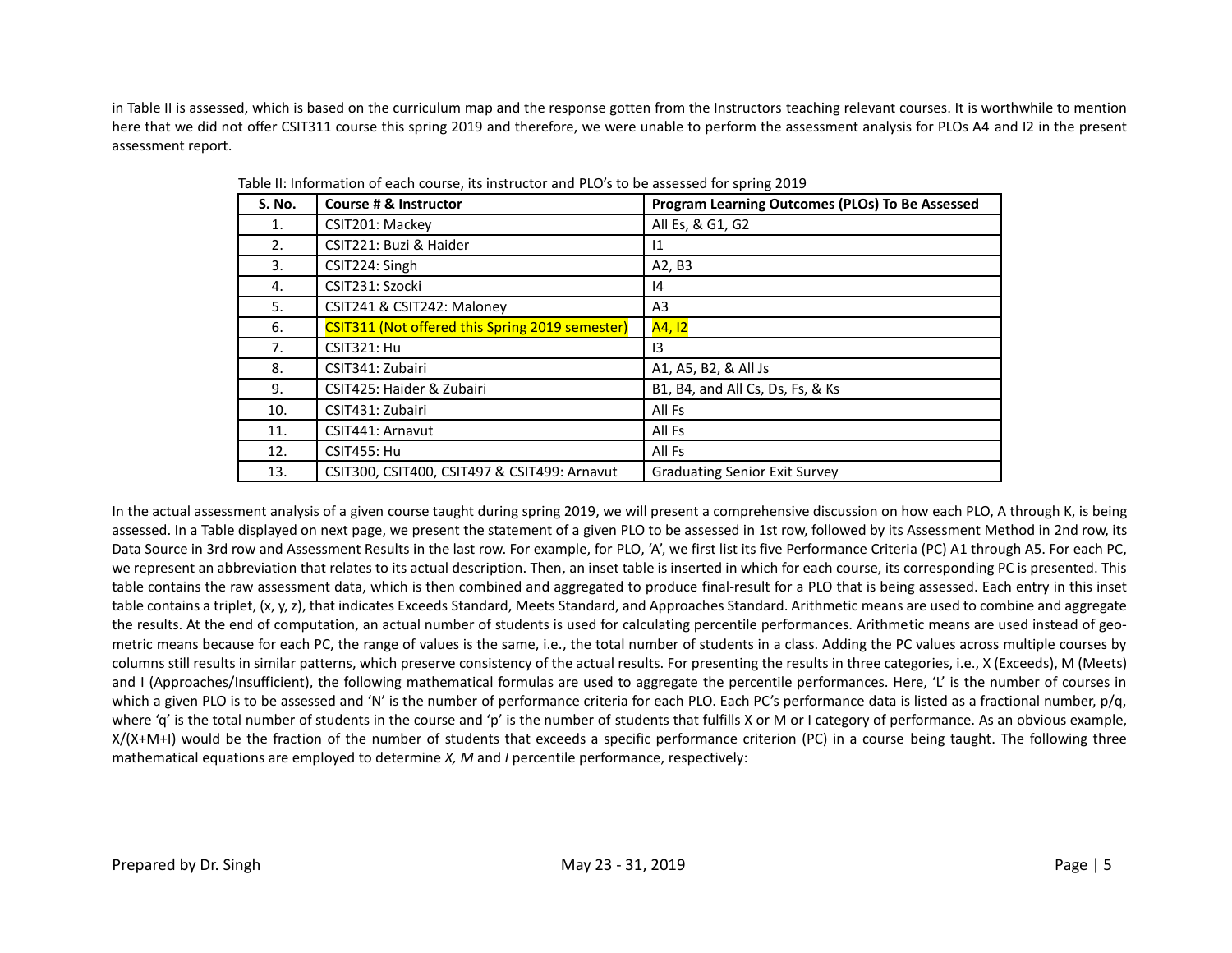$$
X = 100 \times \sum_{j=1}^{L} [(100 \times \sum_{i=1}^{n} \frac{PCX_i}{N}] / L \tag{1}
$$

$$
M = 100 \times \sum_{j=1}^{L} \left[ (100 \times \sum_{i=1}^{n} \frac{PCM_i}{N}) / L \right]
$$
 (2)

$$
I = 100 \times \sum_{j=1}^{L} \left[ (100 \times \sum_{i=1}^{n} \frac{PCI_i}{N}) / L \right]
$$
 (3)

| Assessment of Program Learning Outcomes/Goals (PLOs/Goals)         |                                                                                                                                                                                                                                                                                                                                                                                                                                           |                                                                                                                                                                                                                                                                                                                                                                                                                                                                                                                                                                                  |                                                    |              |           |                                                                                                                                          |  |  |  |  |  |
|--------------------------------------------------------------------|-------------------------------------------------------------------------------------------------------------------------------------------------------------------------------------------------------------------------------------------------------------------------------------------------------------------------------------------------------------------------------------------------------------------------------------------|----------------------------------------------------------------------------------------------------------------------------------------------------------------------------------------------------------------------------------------------------------------------------------------------------------------------------------------------------------------------------------------------------------------------------------------------------------------------------------------------------------------------------------------------------------------------------------|----------------------------------------------------|--------------|-----------|------------------------------------------------------------------------------------------------------------------------------------------|--|--|--|--|--|
| <b>Programs: Computer Science and Computer Information Systems</b> |                                                                                                                                                                                                                                                                                                                                                                                                                                           |                                                                                                                                                                                                                                                                                                                                                                                                                                                                                                                                                                                  |                                                    |              |           |                                                                                                                                          |  |  |  |  |  |
| PLO/Goal A                                                         | An ability to apply knowledge of computing and mathematics appropriate to the discipline.                                                                                                                                                                                                                                                                                                                                                 |                                                                                                                                                                                                                                                                                                                                                                                                                                                                                                                                                                                  |                                                    |              |           |                                                                                                                                          |  |  |  |  |  |
| Assessment<br>Method(s)                                            | Instructors assign program-based questions to be developed by CSIT224, CSIT241, and CSIT341 students. The programs are thoroughly re-<br>viewed and graded by the instructors. The instructors provide the Assessment Committee Chair with a graded portfolio of a given number of<br>assignments/exam questions or project work. The Instructors include specific exams questions in CSIT241, and CSIT341 as per the assessment<br>plan. |                                                                                                                                                                                                                                                                                                                                                                                                                                                                                                                                                                                  |                                                    |              |           |                                                                                                                                          |  |  |  |  |  |
| Data Source                                                        |                                                                                                                                                                                                                                                                                                                                                                                                                                           |                                                                                                                                                                                                                                                                                                                                                                                                                                                                                                                                                                                  | questions from these three courses to be assessed. |              |           | Data source is the programs written by students and graded by instructors in CSIT224, CSIT241, and CSIT341 as well as some specific exam |  |  |  |  |  |
| <b>Assessment Results</b>                                          |                                                                                                                                                                                                                                                                                                                                                                                                                                           | Following are the assessment results as per performance criteria A1, A2, A3 and A5. No data were collected for A4.<br>A1. (DATA) Demonstrates an understanding of basic data structures and their representation<br>A2. (OOPL) Demonstrates an understanding of a high-level object-oriented programming language and software design<br>A3. (DIGITAL) Demonstrates an understanding of number systems and digital logic<br>A5. (ALGM) Demonstrates an understanding of analysis of algorithms<br>Each triplet (x, y, z) indicates (exceeds, meets, insufficient or approaching) |                                                    |              |           |                                                                                                                                          |  |  |  |  |  |
|                                                                    | Course<br>CSIT224                                                                                                                                                                                                                                                                                                                                                                                                                         | A1 (DATA)                                                                                                                                                                                                                                                                                                                                                                                                                                                                                                                                                                        | A2 (OBJECT)<br>65, 6, 1                            | A3 (DIGITAL) | A5 (ALGM) |                                                                                                                                          |  |  |  |  |  |
|                                                                    | <b>CSIT241</b>                                                                                                                                                                                                                                                                                                                                                                                                                            |                                                                                                                                                                                                                                                                                                                                                                                                                                                                                                                                                                                  |                                                    | 136, 0, 42   |           |                                                                                                                                          |  |  |  |  |  |
|                                                                    | <b>CSIT341</b>                                                                                                                                                                                                                                                                                                                                                                                                                            | 1, 4, 11                                                                                                                                                                                                                                                                                                                                                                                                                                                                                                                                                                         |                                                    |              | 1, 4, 1   |                                                                                                                                          |  |  |  |  |  |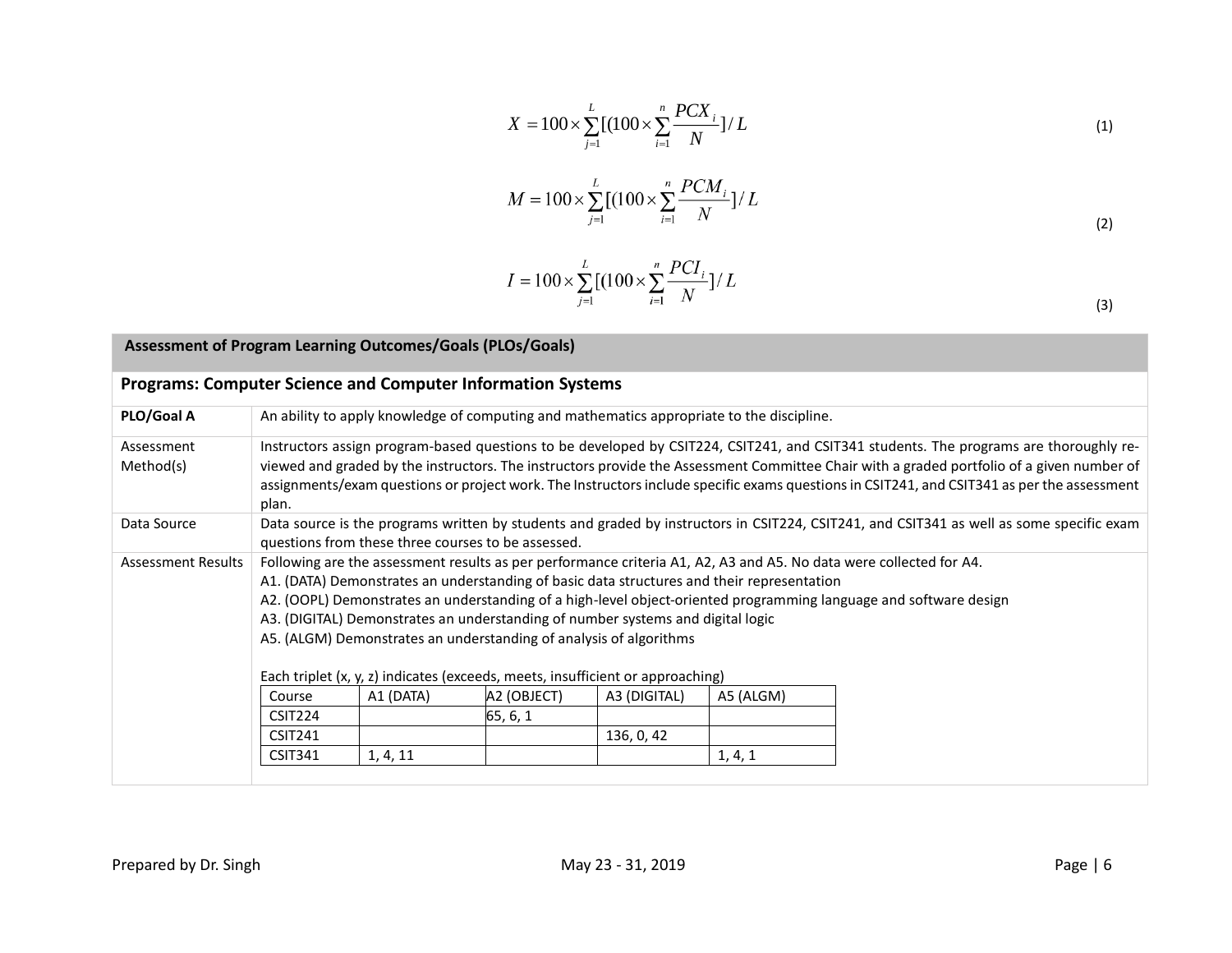|                           | PLO A: Percentile Performance of A1, A2, A3 and A5                                                                                                                                                                                                                                                                                                                                                                                                                                                                                            |           |              |                     |                            |                                                                                                                                                                                                                                                                                                                                                                                                                             |  |  |  |  |
|---------------------------|-----------------------------------------------------------------------------------------------------------------------------------------------------------------------------------------------------------------------------------------------------------------------------------------------------------------------------------------------------------------------------------------------------------------------------------------------------------------------------------------------------------------------------------------------|-----------|--------------|---------------------|----------------------------|-----------------------------------------------------------------------------------------------------------------------------------------------------------------------------------------------------------------------------------------------------------------------------------------------------------------------------------------------------------------------------------------------------------------------------|--|--|--|--|
|                           | 100%<br>80%<br>60%<br>40%<br>20%                                                                                                                                                                                                                                                                                                                                                                                                                                                                                                              |           |              |                     |                            | <b>Approaches</b><br><b>Meets</b><br><b>Exceeds</b>                                                                                                                                                                                                                                                                                                                                                                         |  |  |  |  |
|                           | 0%                                                                                                                                                                                                                                                                                                                                                                                                                                                                                                                                            | A1        | A2           | A3                  | A <sub>5</sub>             |                                                                                                                                                                                                                                                                                                                                                                                                                             |  |  |  |  |
|                           | <b>Exceeds</b>                                                                                                                                                                                                                                                                                                                                                                                                                                                                                                                                | 6%        | 90%          | 76%                 | 6%                         |                                                                                                                                                                                                                                                                                                                                                                                                                             |  |  |  |  |
|                           | <b>Meets</b>                                                                                                                                                                                                                                                                                                                                                                                                                                                                                                                                  | 25%       | 8%           | 0%                  | 25%                        |                                                                                                                                                                                                                                                                                                                                                                                                                             |  |  |  |  |
|                           | Approaches                                                                                                                                                                                                                                                                                                                                                                                                                                                                                                                                    | 69%       | 1%           | 24%                 | 69%                        |                                                                                                                                                                                                                                                                                                                                                                                                                             |  |  |  |  |
|                           |                                                                                                                                                                                                                                                                                                                                                                                                                                                                                                                                               |           |              |                     |                            |                                                                                                                                                                                                                                                                                                                                                                                                                             |  |  |  |  |
| PLO/Goal B:               | An ability to analyze a problem and identify and define the computing requirements appropriate to its solution.                                                                                                                                                                                                                                                                                                                                                                                                                               |           |              |                     |                            |                                                                                                                                                                                                                                                                                                                                                                                                                             |  |  |  |  |
| Assessment<br>Method(s)   | at its solution                                                                                                                                                                                                                                                                                                                                                                                                                                                                                                                               |           |              |                     |                            | Students are given programming assignments in which they analyze and solve a problem using appropriate paradigms and resources to arrive                                                                                                                                                                                                                                                                                    |  |  |  |  |
| Data Source               |                                                                                                                                                                                                                                                                                                                                                                                                                                                                                                                                               |           |              |                     |                            | The data was collected by the Instructors of CSIT224, CSIT341 and CSIT425. In CSIT425 course, data were collected by two instructors using<br>Final Project/Final Exam/assignments, whereas in CSIT341 data were collected on competency in analyzing some problems and proposing<br>different models for its solution in spring 2019 semester. In CSIT224, data were collected using two C# projects assigned to students. |  |  |  |  |
| <b>Assessment Results</b> | Following are the assessment results as per performance criteria B1, B2, B3 and B4.<br>B1. (SPEC) Demonstrates abilities of writing program specifications and documentation<br>B2. (ANALYZE) Demonstrates competency in analyzing the problem and proposing different models for solution<br>B3. (APPROPR) Demonstrates competency in analyzing models using appropriate paradigms and following standard practices<br>B4. (RESOURCES) Demonstrates competency in determining physical resources and the time required to come to a solution |           |              |                     |                            |                                                                                                                                                                                                                                                                                                                                                                                                                             |  |  |  |  |
|                           | Each triplet x, y, z indicates (exceeds, meets, insufficient or approaching).                                                                                                                                                                                                                                                                                                                                                                                                                                                                 |           |              |                     |                            |                                                                                                                                                                                                                                                                                                                                                                                                                             |  |  |  |  |
|                           | Course                                                                                                                                                                                                                                                                                                                                                                                                                                                                                                                                        | B1 (SPEC) | B2 (ANALYZE) | <b>B3 (APPROPR)</b> | <b>B4 (RESOURCES)</b>      |                                                                                                                                                                                                                                                                                                                                                                                                                             |  |  |  |  |
|                           | <b>CSIT224</b>                                                                                                                                                                                                                                                                                                                                                                                                                                                                                                                                |           |              | 52, 12, 10          |                            |                                                                                                                                                                                                                                                                                                                                                                                                                             |  |  |  |  |
|                           | <b>CSIT341</b>                                                                                                                                                                                                                                                                                                                                                                                                                                                                                                                                |           | 0, 5, 11     |                     |                            |                                                                                                                                                                                                                                                                                                                                                                                                                             |  |  |  |  |
|                           | CSIT425-01, 02                                                                                                                                                                                                                                                                                                                                                                                                                                                                                                                                | 10, 14, 7 |              |                     | No data collection is done |                                                                                                                                                                                                                                                                                                                                                                                                                             |  |  |  |  |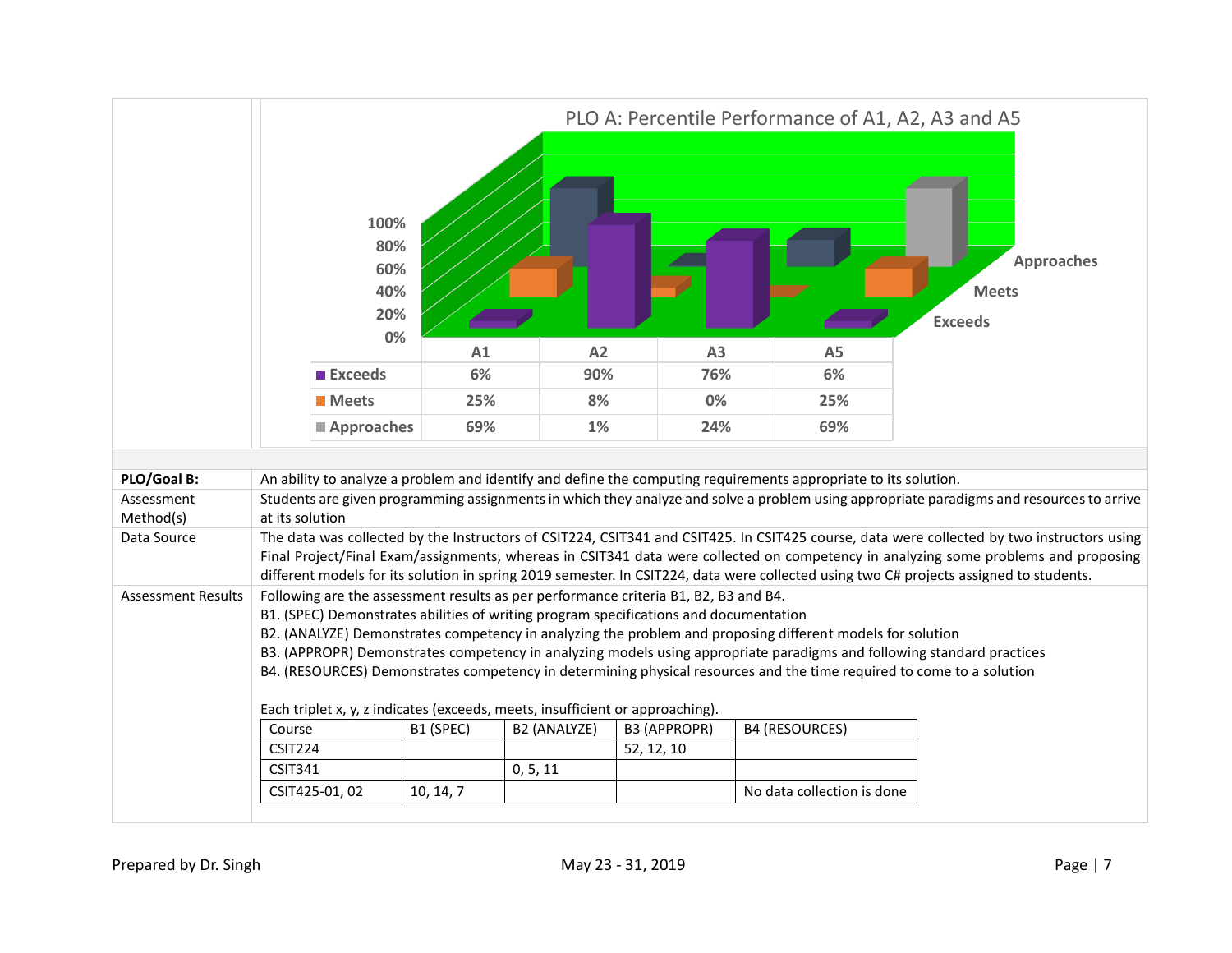

| PLO/Goal C:               | An ability to design, implement, and evaluate a computer-based system, process, component, or program to meet desired needs.                    |                                                                                                                     |            |             |           |                                                                                                       |                                                                                                                                               |  |  |  |  |  |
|---------------------------|-------------------------------------------------------------------------------------------------------------------------------------------------|---------------------------------------------------------------------------------------------------------------------|------------|-------------|-----------|-------------------------------------------------------------------------------------------------------|-----------------------------------------------------------------------------------------------------------------------------------------------|--|--|--|--|--|
| Assessment                | Students are assigned lab projects to develop a computer-based system to meet the stated objectives.                                            |                                                                                                                     |            |             |           |                                                                                                       |                                                                                                                                               |  |  |  |  |  |
| Method(s)                 |                                                                                                                                                 |                                                                                                                     |            |             |           |                                                                                                       |                                                                                                                                               |  |  |  |  |  |
| Data Source               | The data was collected by the two Instructors of CSIT425 course during spring 2019. Both instructor's data collection is based on Final Project |                                                                                                                     |            |             |           |                                                                                                       |                                                                                                                                               |  |  |  |  |  |
|                           |                                                                                                                                                 |                                                                                                                     |            |             |           |                                                                                                       | assigned to a team of students. Both instructors also collected data on creation of documentation relating to the project work, communicating |  |  |  |  |  |
|                           |                                                                                                                                                 | with team members, writing programs to conform to requirements and to meet deadlines in completion of project work. |            |             |           |                                                                                                       |                                                                                                                                               |  |  |  |  |  |
| <b>Assessment Results</b> | Following are the assessment results as per performance criteria C1 through C5.                                                                 |                                                                                                                     |            |             |           |                                                                                                       |                                                                                                                                               |  |  |  |  |  |
|                           | C1. (DESIGN) Demonstrates competency in computer-based system design                                                                            |                                                                                                                     |            |             |           |                                                                                                       |                                                                                                                                               |  |  |  |  |  |
|                           | C2. (REQ) Demonstrates ability in eliciting requirements                                                                                        |                                                                                                                     |            |             |           |                                                                                                       |                                                                                                                                               |  |  |  |  |  |
|                           | C3. (METRIC) Demonstrates competency in developing project metrics                                                                              |                                                                                                                     |            |             |           |                                                                                                       |                                                                                                                                               |  |  |  |  |  |
|                           | C4. (TEST) Demonstrates competency in creating and executing test plans                                                                         |                                                                                                                     |            |             |           |                                                                                                       |                                                                                                                                               |  |  |  |  |  |
|                           |                                                                                                                                                 |                                                                                                                     |            |             |           | C5. (OPTIM) Demonstrates competency in comparing alternative solutions and selecting the optimal one. |                                                                                                                                               |  |  |  |  |  |
|                           | Each triplet x, y, z indicates (exceeds, meets, insufficient or approaching).                                                                   |                                                                                                                     |            |             |           |                                                                                                       |                                                                                                                                               |  |  |  |  |  |
|                           |                                                                                                                                                 |                                                                                                                     |            |             |           |                                                                                                       |                                                                                                                                               |  |  |  |  |  |
|                           |                                                                                                                                                 |                                                                                                                     |            |             |           |                                                                                                       |                                                                                                                                               |  |  |  |  |  |
|                           | Course                                                                                                                                          | C1 (DESIGN)                                                                                                         | $C2$ (REQ) | C3 (METRIC) | C4 (TEST) | C5 (OPTIM)                                                                                            |                                                                                                                                               |  |  |  |  |  |
|                           | CSIT425-01, 02                                                                                                                                  | 7, 10, 16                                                                                                           | 18, 12, 3  | 8, 10, 15   | 14, 9, 12 | 13, 2, 18                                                                                             |                                                                                                                                               |  |  |  |  |  |
|                           |                                                                                                                                                 |                                                                                                                     |            |             |           |                                                                                                       |                                                                                                                                               |  |  |  |  |  |
|                           |                                                                                                                                                 |                                                                                                                     |            |             |           |                                                                                                       |                                                                                                                                               |  |  |  |  |  |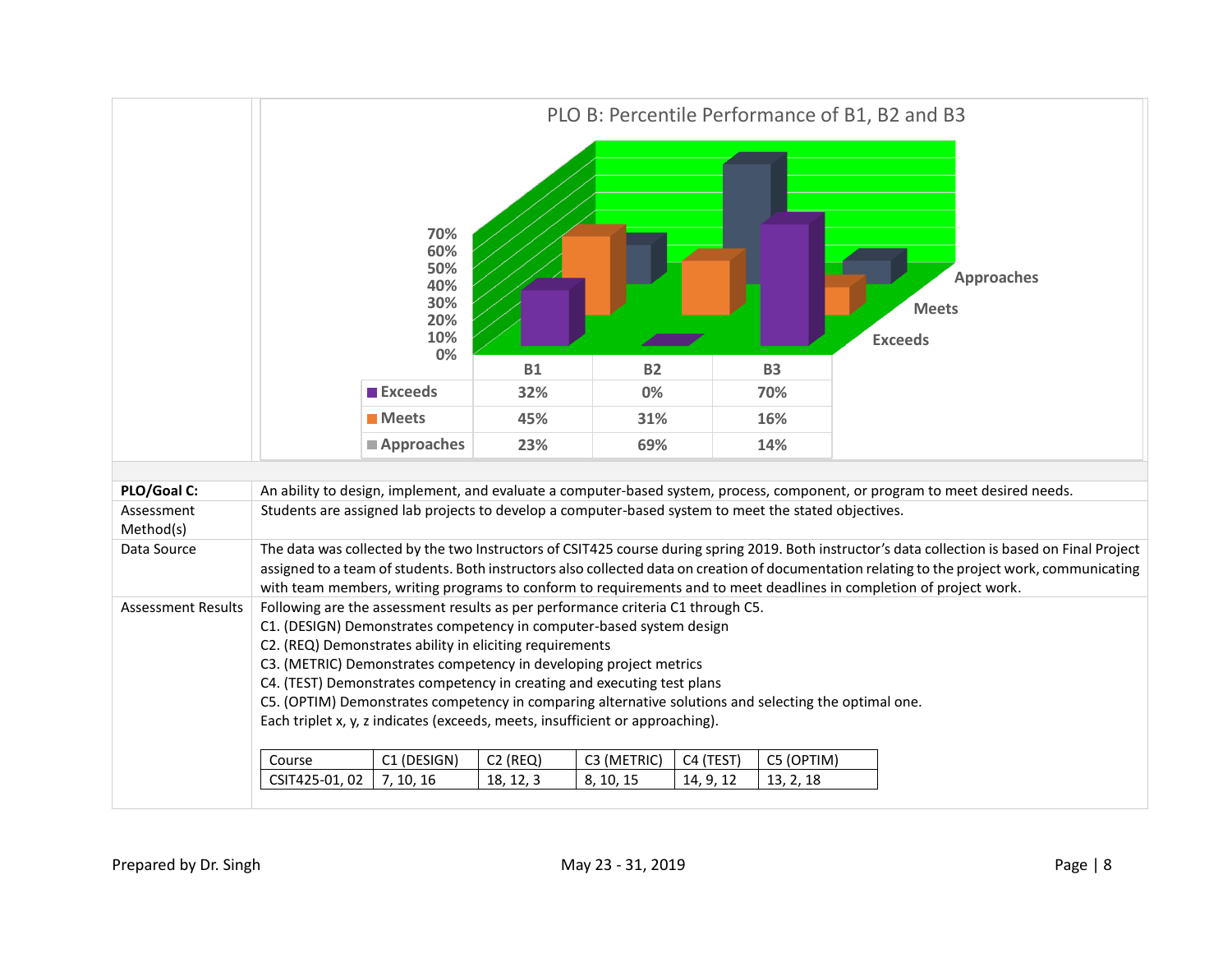|                           |                                                                                                                                                                                                                                                                                                                                                                                                                                                                                                   | PLO C: Percentile Performance of C1, C2, C3 and C4  |                |                |                |                |                                                                                                                                                                                                                                                                                                  |  |  |  |
|---------------------------|---------------------------------------------------------------------------------------------------------------------------------------------------------------------------------------------------------------------------------------------------------------------------------------------------------------------------------------------------------------------------------------------------------------------------------------------------------------------------------------------------|-----------------------------------------------------|----------------|----------------|----------------|----------------|--------------------------------------------------------------------------------------------------------------------------------------------------------------------------------------------------------------------------------------------------------------------------------------------------|--|--|--|
|                           |                                                                                                                                                                                                                                                                                                                                                                                                                                                                                                   | 70%<br>60%<br>50%<br>40%<br>30%<br>20%<br>10%<br>0% |                |                |                |                | <b>Approaching</b><br><b>Meets</b><br><b>Exceeds</b>                                                                                                                                                                                                                                             |  |  |  |
|                           |                                                                                                                                                                                                                                                                                                                                                                                                                                                                                                   | C1                                                  | C <sub>2</sub> | C <sub>3</sub> | C <sub>4</sub> | C <sub>5</sub> |                                                                                                                                                                                                                                                                                                  |  |  |  |
|                           | <b>Exceeds</b>                                                                                                                                                                                                                                                                                                                                                                                                                                                                                    | 58%                                                 | 58%            | 55%            | 0%             | 26%            |                                                                                                                                                                                                                                                                                                  |  |  |  |
|                           | <b>Meets</b>                                                                                                                                                                                                                                                                                                                                                                                                                                                                                      | 23%                                                 | 26%            | 29%            | 32%            | 29%            |                                                                                                                                                                                                                                                                                                  |  |  |  |
|                           | <b>■ Approaching</b>                                                                                                                                                                                                                                                                                                                                                                                                                                                                              | 19%                                                 | 16%            | 16%            | 68%            | 45%            |                                                                                                                                                                                                                                                                                                  |  |  |  |
| PLO/Goal D:               | An ability to function effectively on teams to accomplish a common goal.                                                                                                                                                                                                                                                                                                                                                                                                                          |                                                     |                |                |                |                |                                                                                                                                                                                                                                                                                                  |  |  |  |
| Assessment<br>Method(s)   | Done through project portfolio and peer evaluations.                                                                                                                                                                                                                                                                                                                                                                                                                                              |                                                     |                |                |                |                |                                                                                                                                                                                                                                                                                                  |  |  |  |
| Data Source               | with team members, writing programs to conform to requirements and to meet deadlines in completion of project work.                                                                                                                                                                                                                                                                                                                                                                               |                                                     |                |                |                |                | The data was collected by the two Instructors of CSIT425 course during spring 2019. Both instructor's data collection is based on Final Project<br>assigned to a team of students. Both instructors also collected data on creation of documentation relating to the project work, communicating |  |  |  |
| <b>Assessment Results</b> | Following are the assessment results as per performance criteria D1 through D4.<br>D1. (DOCU) Demonstrates ability to document well the work.<br>D2. (INTER) Demonstrates ability to communicate with team members, listen actively, provide feedback and share information.<br>D3. (VALID) Demonstrates the ability to validate research on an assigned relational database systems topic using empirical evidence to sup-<br>port claims.<br>D4. (DEAD) Demonstrates ability to meet deadlines. |                                                     |                |                |                |                |                                                                                                                                                                                                                                                                                                  |  |  |  |
|                           | Each triplet x, y, z indicates (exceeds, meets, insufficient or approaching).                                                                                                                                                                                                                                                                                                                                                                                                                     |                                                     |                |                |                |                |                                                                                                                                                                                                                                                                                                  |  |  |  |
|                           | Course                                                                                                                                                                                                                                                                                                                                                                                                                                                                                            | D1 (DOCU)                                           | D2 (INTER)     | D3 (VALID)     | D4 (DEAD)      |                |                                                                                                                                                                                                                                                                                                  |  |  |  |
|                           | CSIT425-01,02                                                                                                                                                                                                                                                                                                                                                                                                                                                                                     | 3, 23, 7                                            | 11, 15, 7      | 0, 6, 27       | 13, 5, 15      |                |                                                                                                                                                                                                                                                                                                  |  |  |  |
|                           |                                                                                                                                                                                                                                                                                                                                                                                                                                                                                                   |                                                     |                |                |                |                |                                                                                                                                                                                                                                                                                                  |  |  |  |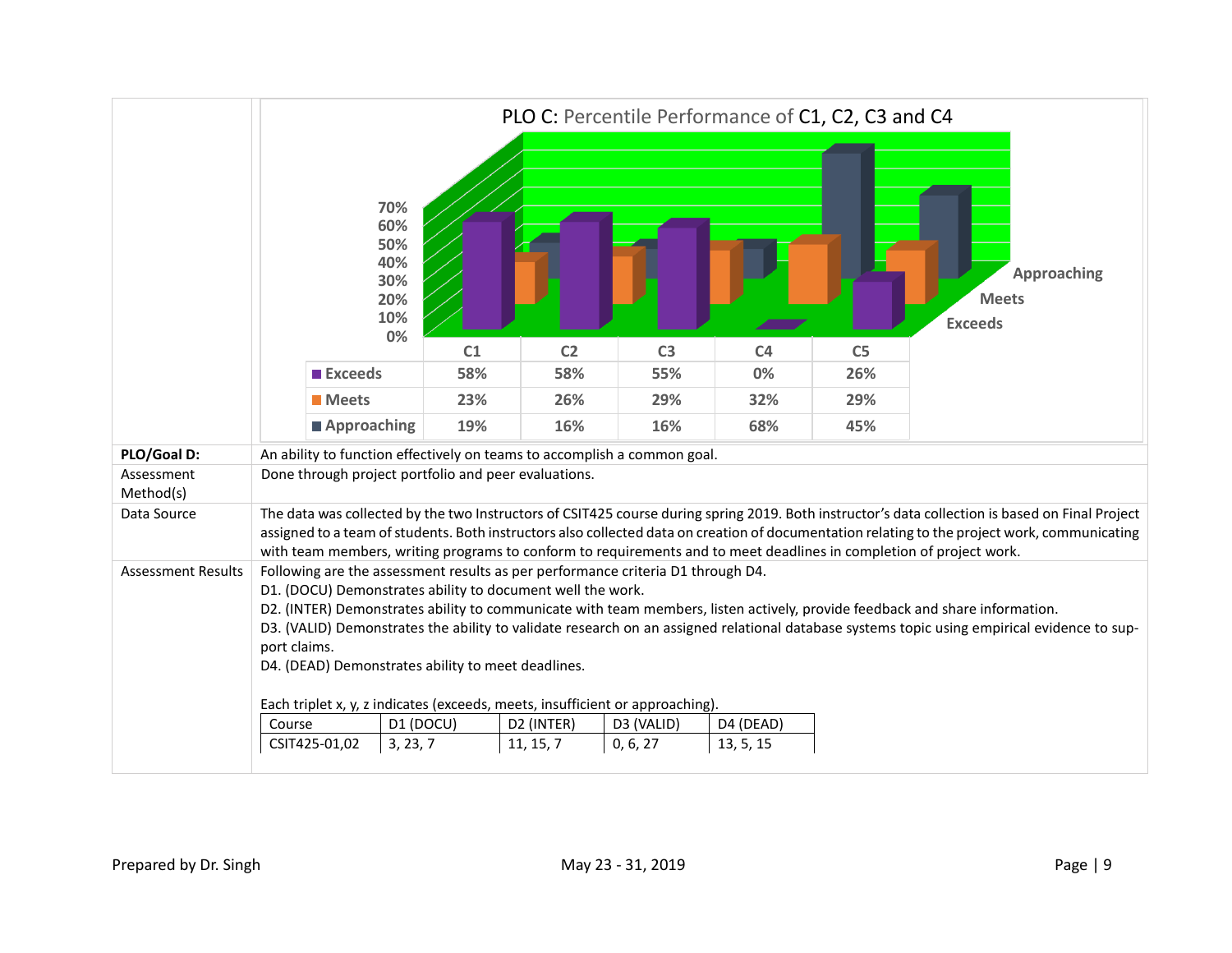|                           | 60%<br>50%<br>40%<br>30%<br>20%<br>10%<br>0%                                                                                                                                                                                                                                                                                                                  |                | PLO D: Percentile Performance of D1, D2, D3 and D4 |                |                | <b>Approaches</b><br><b>Meets</b><br><b>Exceeds</b>                                                                                                                                                                                                                                      |  |  |
|---------------------------|---------------------------------------------------------------------------------------------------------------------------------------------------------------------------------------------------------------------------------------------------------------------------------------------------------------------------------------------------------------|----------------|----------------------------------------------------|----------------|----------------|------------------------------------------------------------------------------------------------------------------------------------------------------------------------------------------------------------------------------------------------------------------------------------------|--|--|
|                           |                                                                                                                                                                                                                                                                                                                                                               | D <sub>1</sub> | D <sub>2</sub>                                     | D <sub>3</sub> | D <sub>4</sub> |                                                                                                                                                                                                                                                                                          |  |  |
|                           | <b>Exceeds</b>                                                                                                                                                                                                                                                                                                                                                | 32%            | 29%                                                | 39%            | 32%            |                                                                                                                                                                                                                                                                                          |  |  |
|                           | <b>Meets</b>                                                                                                                                                                                                                                                                                                                                                  | 45%            | 52%                                                | 42%            | 52%            |                                                                                                                                                                                                                                                                                          |  |  |
|                           | Approaches                                                                                                                                                                                                                                                                                                                                                    | 23%            | 19%                                                | 19%            | 16%            |                                                                                                                                                                                                                                                                                          |  |  |
| PLO/Goal E:               | An understanding of professional, ethical, legal, security and social issues and responsibilities.                                                                                                                                                                                                                                                            |                |                                                    |                |                |                                                                                                                                                                                                                                                                                          |  |  |
| Assessment                |                                                                                                                                                                                                                                                                                                                                                               |                |                                                    |                |                | Specific questions are included in the assignments and tests for assessing this goal. Instructor teaching this course collects assessment data                                                                                                                                           |  |  |
| Method(s)                 | and forwards it to the assessment Committee Chair.                                                                                                                                                                                                                                                                                                            |                |                                                    |                |                |                                                                                                                                                                                                                                                                                          |  |  |
| Data Source               | assessment work                                                                                                                                                                                                                                                                                                                                               |                |                                                    |                |                | The data collection for E goal is done only for CSIT201 course. In spring 2019, instructor picked relevant questions from two exams. Conse-<br>quently, he picked five questions for E1, two questions for E2 and four questions for E3. No data collection was done for goal E4 in this |  |  |
| <b>Assessment Results</b> | Following are the assessment results as per performance criteria E1 through E3.<br>E1. (ETHIC) Understands the ethical issues related to technology.<br>E2. (SECUR) Understands the security issues and problems of identity theft.<br>E3. (MAL) Demonstrates knowledge about the characteristics of different malware types and the difference between them. |                |                                                    |                |                |                                                                                                                                                                                                                                                                                          |  |  |
|                           | Each triplet x, y, z indicates (exceeds, meets, insufficient or approaching).<br>E1 (ETHIC)<br>Course                                                                                                                                                                                                                                                         | E2 (SECUR)     | E3 (MAL)                                           |                |                |                                                                                                                                                                                                                                                                                          |  |  |
|                           | <b>CSIT201</b><br>24, 0, 1                                                                                                                                                                                                                                                                                                                                    | 25, 0, 0       | 23, 0, 2                                           |                |                |                                                                                                                                                                                                                                                                                          |  |  |
|                           |                                                                                                                                                                                                                                                                                                                                                               |                |                                                    |                |                |                                                                                                                                                                                                                                                                                          |  |  |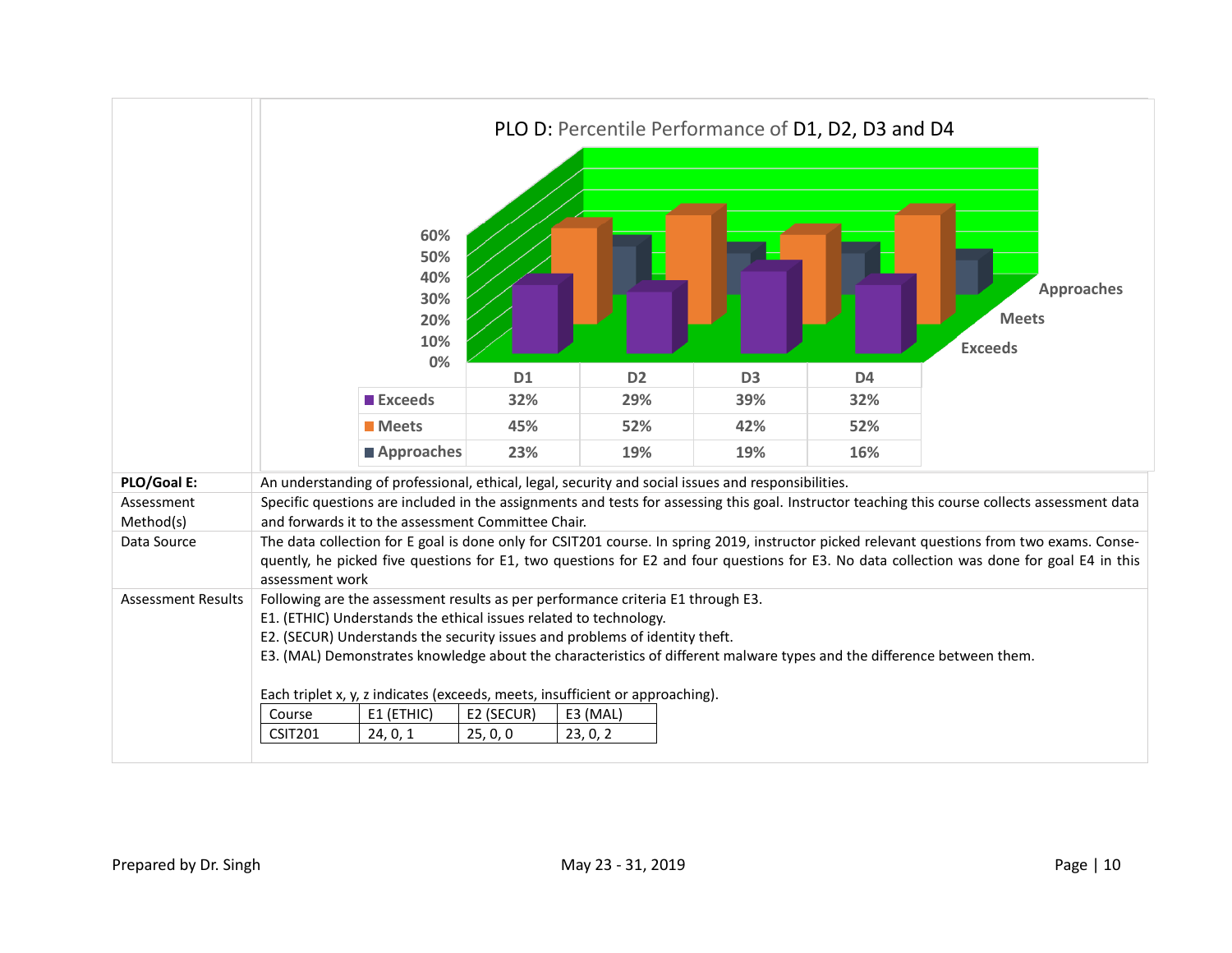|                           | PLO E : Percentile Performance of E1, E2, E3 and E4                                                                                                                                                                                                                                                                                               |                                        |              |           |                |                                                                                                                                                                                                                                                                                                                                                                                                                                   |  |  |  |  |
|---------------------------|---------------------------------------------------------------------------------------------------------------------------------------------------------------------------------------------------------------------------------------------------------------------------------------------------------------------------------------------------|----------------------------------------|--------------|-----------|----------------|-----------------------------------------------------------------------------------------------------------------------------------------------------------------------------------------------------------------------------------------------------------------------------------------------------------------------------------------------------------------------------------------------------------------------------------|--|--|--|--|
|                           |                                                                                                                                                                                                                                                                                                                                                   | 100%<br>80%<br>60%<br>40%<br>20%<br>0% |              |           |                | <b>State of Society</b><br>Approaching<br><b>Meets</b><br><b>Exceeds</b>                                                                                                                                                                                                                                                                                                                                                          |  |  |  |  |
|                           |                                                                                                                                                                                                                                                                                                                                                   |                                        | E1           | E2        | E <sub>3</sub> |                                                                                                                                                                                                                                                                                                                                                                                                                                   |  |  |  |  |
|                           |                                                                                                                                                                                                                                                                                                                                                   | <b>Exceeds</b>                         | 92%          | 96%       | 88%            |                                                                                                                                                                                                                                                                                                                                                                                                                                   |  |  |  |  |
|                           |                                                                                                                                                                                                                                                                                                                                                   | <b>Meets</b>                           | 8%           | 4%        | 8%             |                                                                                                                                                                                                                                                                                                                                                                                                                                   |  |  |  |  |
|                           |                                                                                                                                                                                                                                                                                                                                                   | <b>■ Approaching</b>                   | 0%           | 0%        | 4%             |                                                                                                                                                                                                                                                                                                                                                                                                                                   |  |  |  |  |
| PLO/Goal F:               | An ability to communicate effectively with a range of audiences.                                                                                                                                                                                                                                                                                  |                                        |              |           |                |                                                                                                                                                                                                                                                                                                                                                                                                                                   |  |  |  |  |
| Assessment<br>Method(s)   |                                                                                                                                                                                                                                                                                                                                                   |                                        |              |           |                | In oral communication courses, class is divided into several groups of three/four students depending on the complexity of assigned project.<br>Each group presents their project work during class time in last four/five weeks of the course work. Each group presentation is evaluated by<br>their peers as well by the instructor. Instructor collects assessment data and forwards it to the assessment Committee Chair.      |  |  |  |  |
| Data Source               |                                                                                                                                                                                                                                                                                                                                                   |                                        |              |           |                | The data collection was done by five Instructors offering CSIT425-01, CSIT425-02, CSIT431, CSIT441 and CSIT455 courses in spring 2019. Data<br>presented here is collected on Final Project, Categories 2, 4 & 5, Items 1-5 of student presentations, which is a measure of good verbal skills<br>and interaction with other students, good control on ppt. slides, well organization of talk, and covering the topic completely. |  |  |  |  |
| <b>Assessment Results</b> | Following are the assessment results as per performance criteria (PC) F1 through F4.<br>F1. (VERBAL) Demonstrates an ability of good verbal skills<br>F2. (PRESENT) Demonstrates good knowledge of presentation software<br>F3. (ORGN) Demonstrates an ability of good organization of the talk<br>F4. (KNOW) Demonstrates knowledge of the topic |                                        |              |           |                |                                                                                                                                                                                                                                                                                                                                                                                                                                   |  |  |  |  |
|                           | Each triplet (x, y, z) indicates (exceeds, meets, insufficient or approaching).                                                                                                                                                                                                                                                                   |                                        |              |           |                |                                                                                                                                                                                                                                                                                                                                                                                                                                   |  |  |  |  |
|                           | Course                                                                                                                                                                                                                                                                                                                                            | F1 (VERBAL)                            | F2 (PRESENT) | F3 (ORGN) | F4 (KNOW)      |                                                                                                                                                                                                                                                                                                                                                                                                                                   |  |  |  |  |
|                           | CSIT425-01 & -02                                                                                                                                                                                                                                                                                                                                  | 10, 9, 12                              | 14, 11, 5    | 8, 11, 12 | 8, 12, 11      |                                                                                                                                                                                                                                                                                                                                                                                                                                   |  |  |  |  |
|                           | <b>CSIT441</b>                                                                                                                                                                                                                                                                                                                                    | 8, 8, 12                               | 4, 12, 0     | 12, 4, 0  | 10, 6, 0       |                                                                                                                                                                                                                                                                                                                                                                                                                                   |  |  |  |  |
|                           | <b>CSIT455</b><br><b>CSIT431</b>                                                                                                                                                                                                                                                                                                                  | 3, 10, 3                               | 3, 10, 3     | 3, 10, 3  | 3, 10, 3       |                                                                                                                                                                                                                                                                                                                                                                                                                                   |  |  |  |  |
|                           |                                                                                                                                                                                                                                                                                                                                                   | 0, 3, 7                                | 0, 8, 2      | 0, 8, 2   | Not Done       |                                                                                                                                                                                                                                                                                                                                                                                                                                   |  |  |  |  |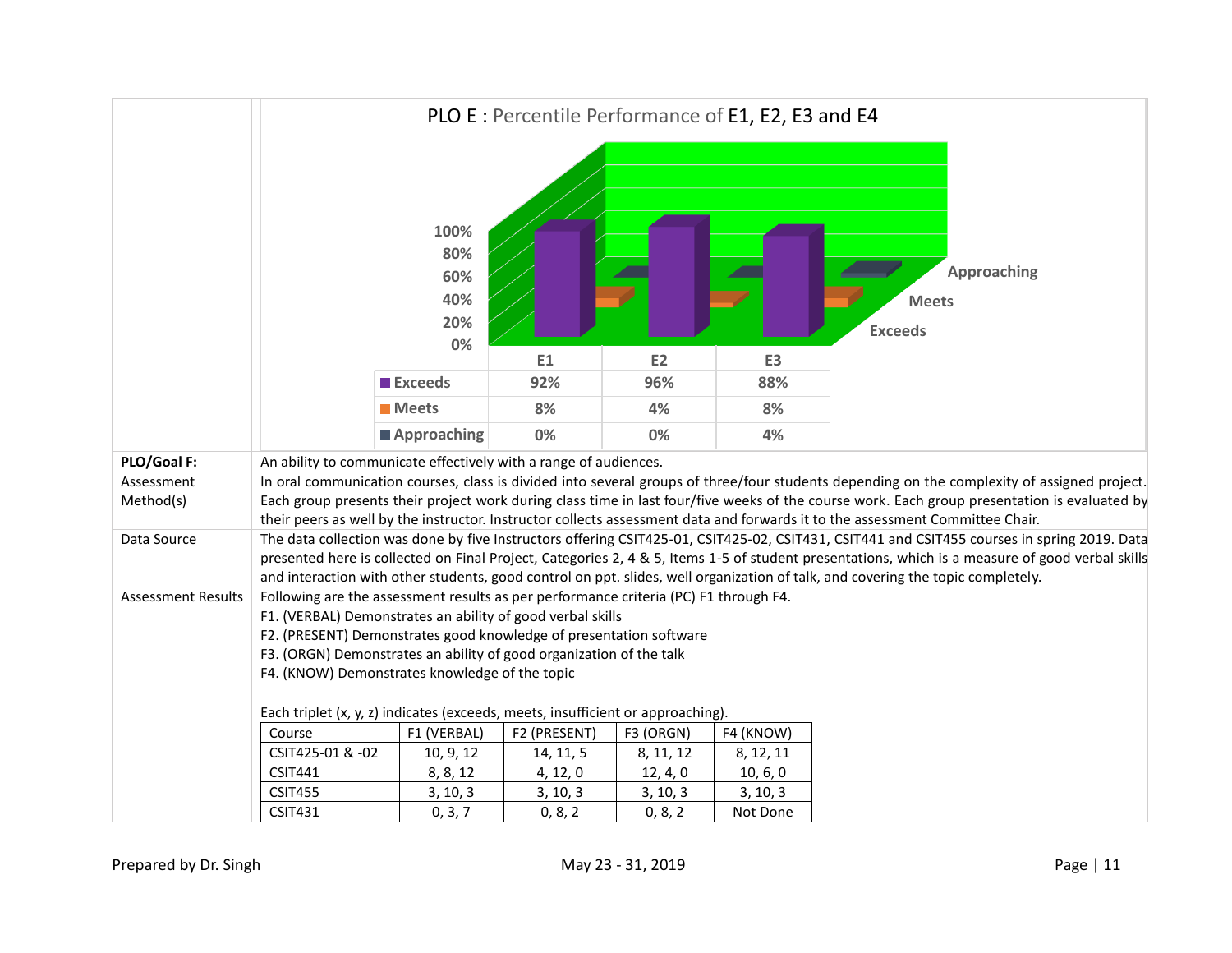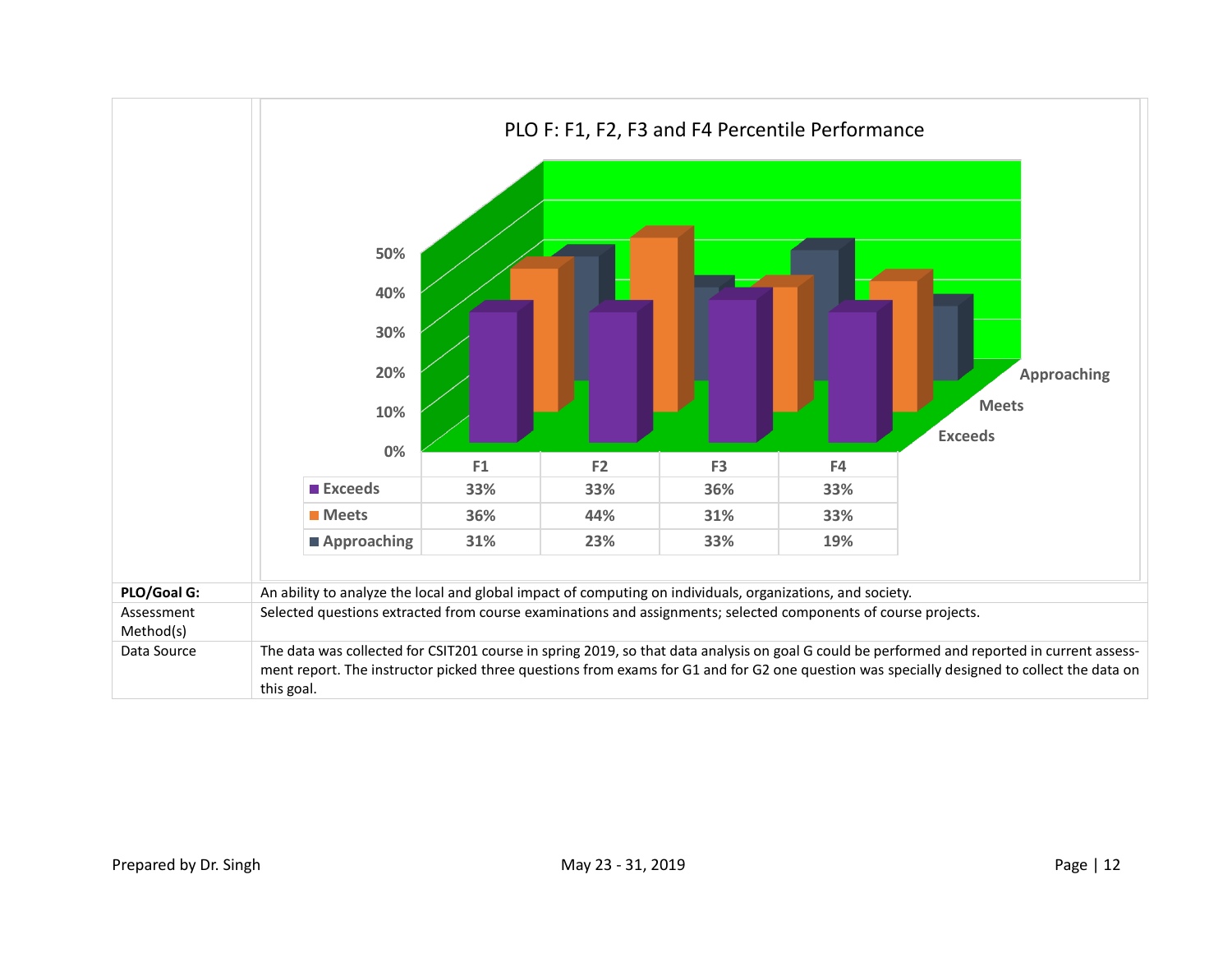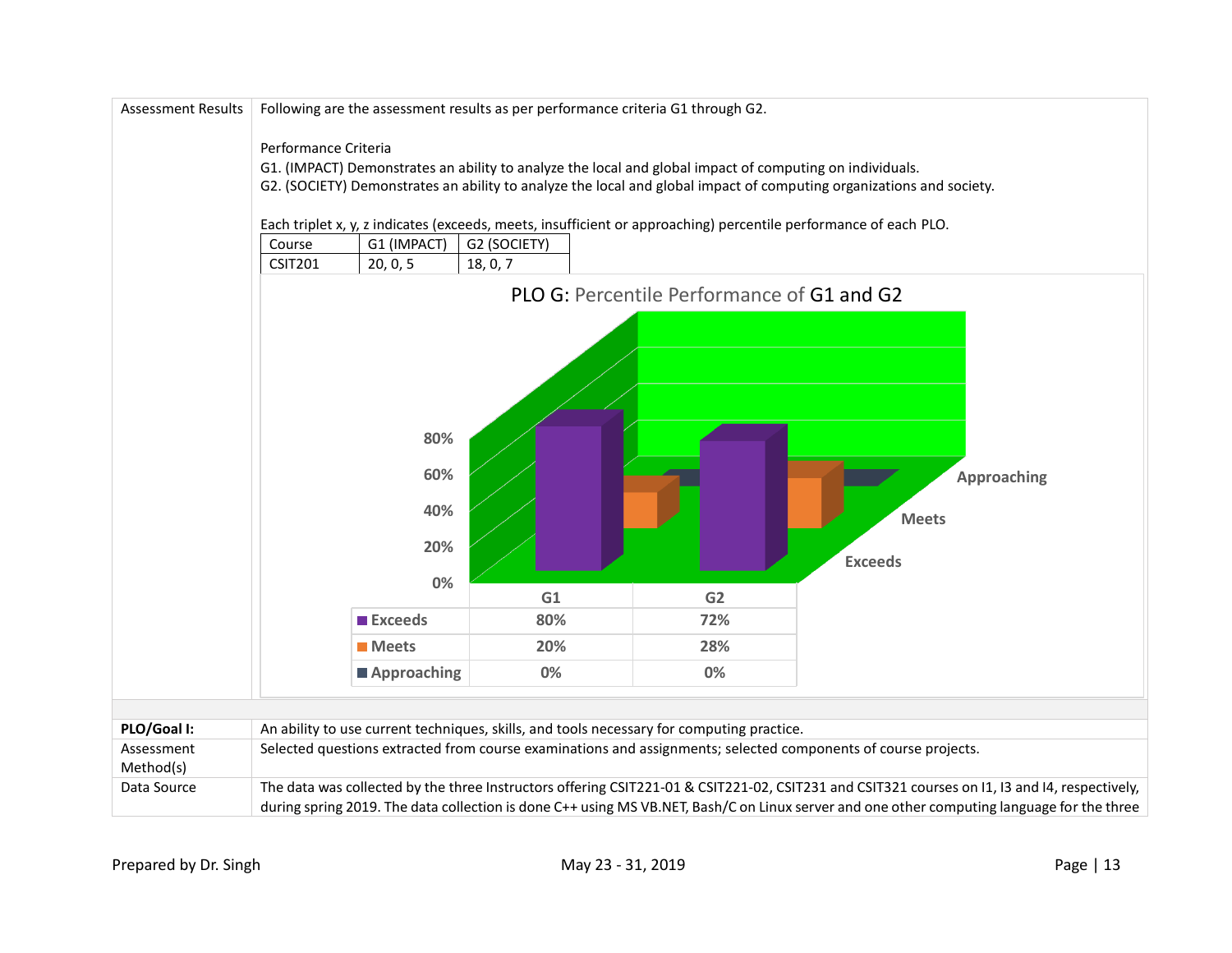|                           | for Goal/PLO, I2.                                                                                                                                                                                                                                                                                                                                                                                                                                                                             |           |                 |          |             | respective courses. Since CSIT311 course was not offered during spring 2019, and therefore, no data was collected on Assembly Language |
|---------------------------|-----------------------------------------------------------------------------------------------------------------------------------------------------------------------------------------------------------------------------------------------------------------------------------------------------------------------------------------------------------------------------------------------------------------------------------------------------------------------------------------------|-----------|-----------------|----------|-------------|----------------------------------------------------------------------------------------------------------------------------------------|
| <b>Assessment Results</b> | Following are the assessment results as per performance criteria I1 through I4.<br>Performance Criteria<br>I1. (C++) Demonstrates competency in C++ programming.<br>I2. (ASSEMB) Demonstrates competency in assembly language programming<br>I3. (OTHER) Demonstrates competency in programming in other languages<br>I4. (UNIX) Demonstrates competency in the use of the UNIX operating system<br>Each triplet (x, y, z) indicates (exceeds, meets, insufficient or approaching).<br>Course | $11(C++)$ | I2 (ASSEMB)     | 13 (OTH) | 14 (LINUX)  |                                                                                                                                        |
|                           | CSIT221-01, CSIT221-02                                                                                                                                                                                                                                                                                                                                                                                                                                                                        | 8, 20, 19 |                 |          |             |                                                                                                                                        |
|                           | <b>CSIT231</b>                                                                                                                                                                                                                                                                                                                                                                                                                                                                                |           |                 |          | 12, 103, 41 |                                                                                                                                        |
|                           | <b>CSIT321</b>                                                                                                                                                                                                                                                                                                                                                                                                                                                                                |           |                 | 7, 16, 8 | 12, 103, 41 |                                                                                                                                        |
|                           | 70%<br>60%<br>50%<br>40%<br>30%<br>20%<br>10%                                                                                                                                                                                                                                                                                                                                                                                                                                                 |           |                 |          |             | <b>Approaching</b><br><b>Meets</b><br><b>Exceeds</b>                                                                                   |
|                           | 0%                                                                                                                                                                                                                                                                                                                                                                                                                                                                                            | 1         | $\overline{13}$ |          | 4           |                                                                                                                                        |
|                           | <b>Exceeds</b>                                                                                                                                                                                                                                                                                                                                                                                                                                                                                | 18%       | 40%             |          | 8%          |                                                                                                                                        |
|                           | <b>Meets</b>                                                                                                                                                                                                                                                                                                                                                                                                                                                                                  | 44%       | 48%             |          | 65%         |                                                                                                                                        |
|                           | Approaching                                                                                                                                                                                                                                                                                                                                                                                                                                                                                   | 38%       | 12%             |          | 26%         |                                                                                                                                        |
|                           |                                                                                                                                                                                                                                                                                                                                                                                                                                                                                               |           |                 |          |             |                                                                                                                                        |

Prepared by Dr. Singh example and the May 23 - 31, 2019 May 23 - 31, 2019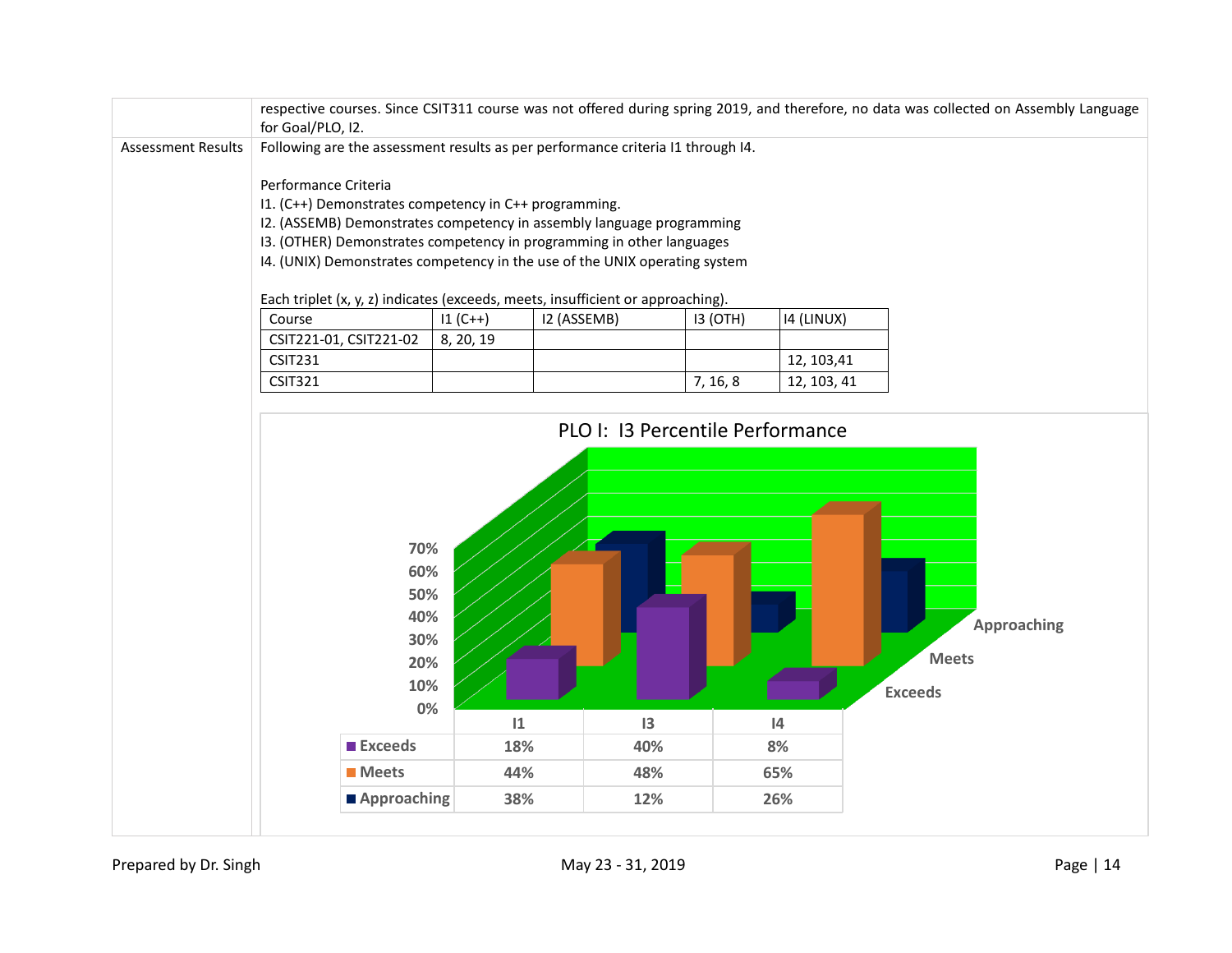| PLO/Goal J:               | An ability to apply mathematical foundations, algorithmic principles, and computer science theory in the modeling and design of computer-<br>based systems in a way that demonstrates comprehension of the tradeoffs involved in design choices. |                                                                                                                                                                                                                                  |           |            |                                                                                                                                                                                                                                                                           |  |  |  |  |  |
|---------------------------|--------------------------------------------------------------------------------------------------------------------------------------------------------------------------------------------------------------------------------------------------|----------------------------------------------------------------------------------------------------------------------------------------------------------------------------------------------------------------------------------|-----------|------------|---------------------------------------------------------------------------------------------------------------------------------------------------------------------------------------------------------------------------------------------------------------------------|--|--|--|--|--|
| Assessment<br>Method(s)   | Selected questions extracted from course examinations and assignments; selected components of course projects.                                                                                                                                   |                                                                                                                                                                                                                                  |           |            |                                                                                                                                                                                                                                                                           |  |  |  |  |  |
| Data Source               | The data was collected by just one Instructor offering CSIT341 as CSIIT311 was not offered during spring 2019. The instructor picked Q. 1 from<br>HW # 4, Q. 2 from HW # 1 and Q. 2 from Worksheet # 4 to collect the data in spring 2019.       |                                                                                                                                                                                                                                  |           |            |                                                                                                                                                                                                                                                                           |  |  |  |  |  |
| <b>Assessment Results</b> | Performance Criteria                                                                                                                                                                                                                             | J3. (EFFIC) Demonstrates an ability to evaluate algorithm efficiency<br>J4. (MEMORY) Understands the tradeoff between memory and running time<br>Each triplet (x, y, z) indicates (exceeds, meets, insufficient or approaching). |           |            | Following are the assessment results as per performance criteria J1 through J4.<br>J1. (MODEL) Demonstrates an ability to apply mathematical modeling to computing problems<br>J2. (ALGM) Demonstrates an ability to develop different algorithms for a computing problem |  |  |  |  |  |
|                           | Course                                                                                                                                                                                                                                           | J1 (MODEL)                                                                                                                                                                                                                       | J2 (ALGM) | J3 (EFFIC) | J4 (MEMORY)                                                                                                                                                                                                                                                               |  |  |  |  |  |
|                           | <b>CSIT341</b>                                                                                                                                                                                                                                   | 0, 16, 8                                                                                                                                                                                                                         | 0, 12, 12 | 0, 14, 10  | 0, 14, 10                                                                                                                                                                                                                                                                 |  |  |  |  |  |
|                           |                                                                                                                                                                                                                                                  |                                                                                                                                                                                                                                  |           |            |                                                                                                                                                                                                                                                                           |  |  |  |  |  |
|                           |                                                                                                                                                                                                                                                  |                                                                                                                                                                                                                                  |           |            |                                                                                                                                                                                                                                                                           |  |  |  |  |  |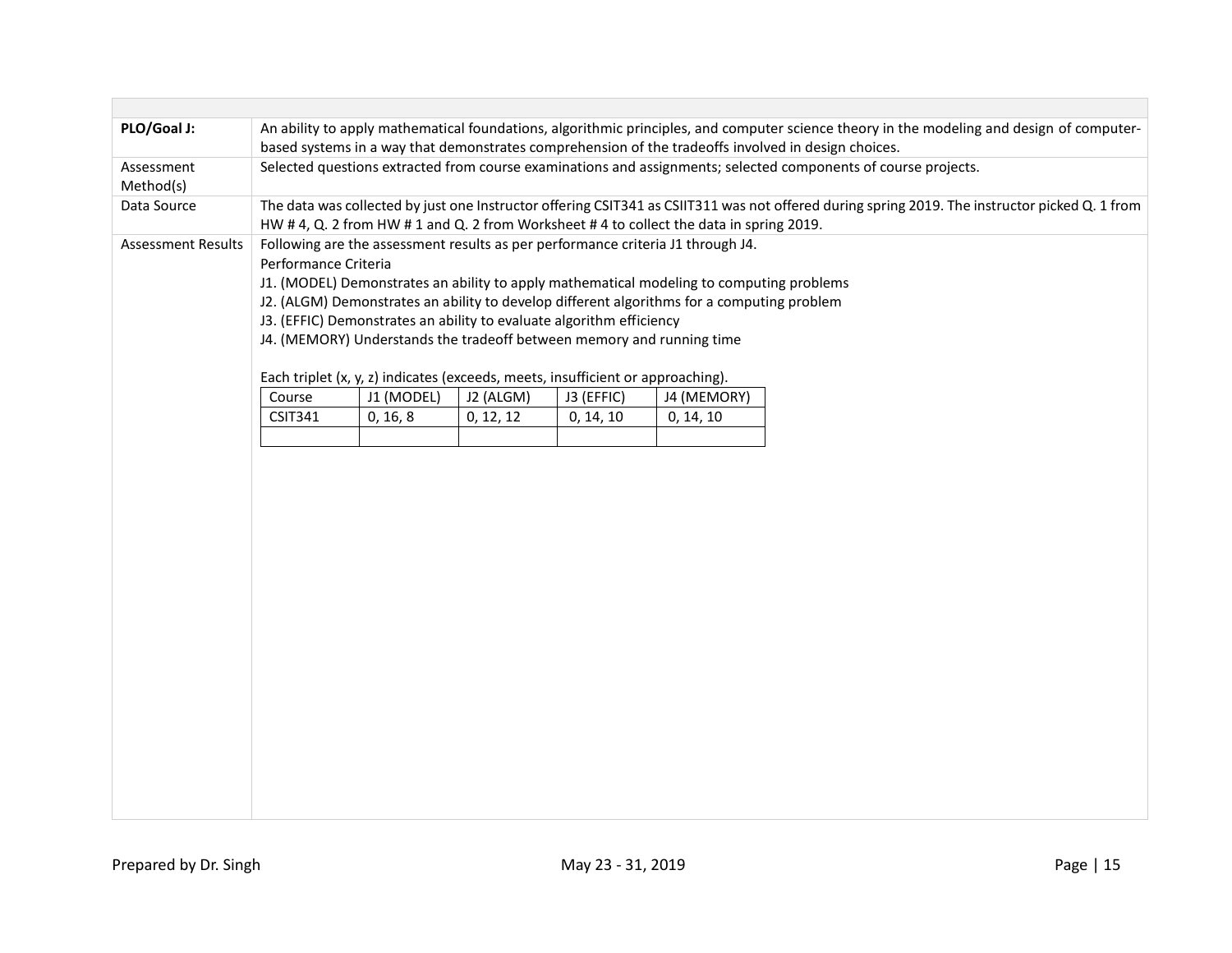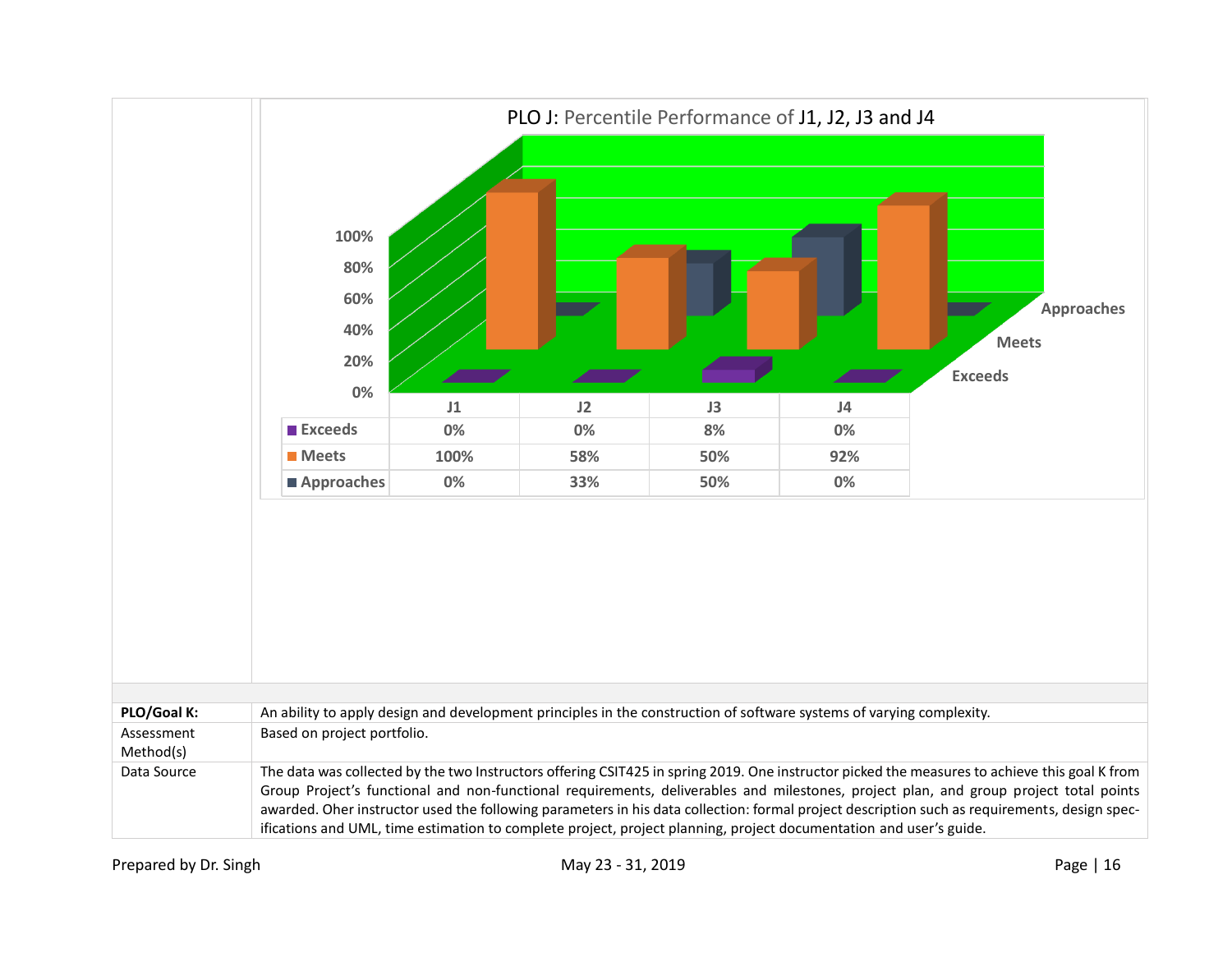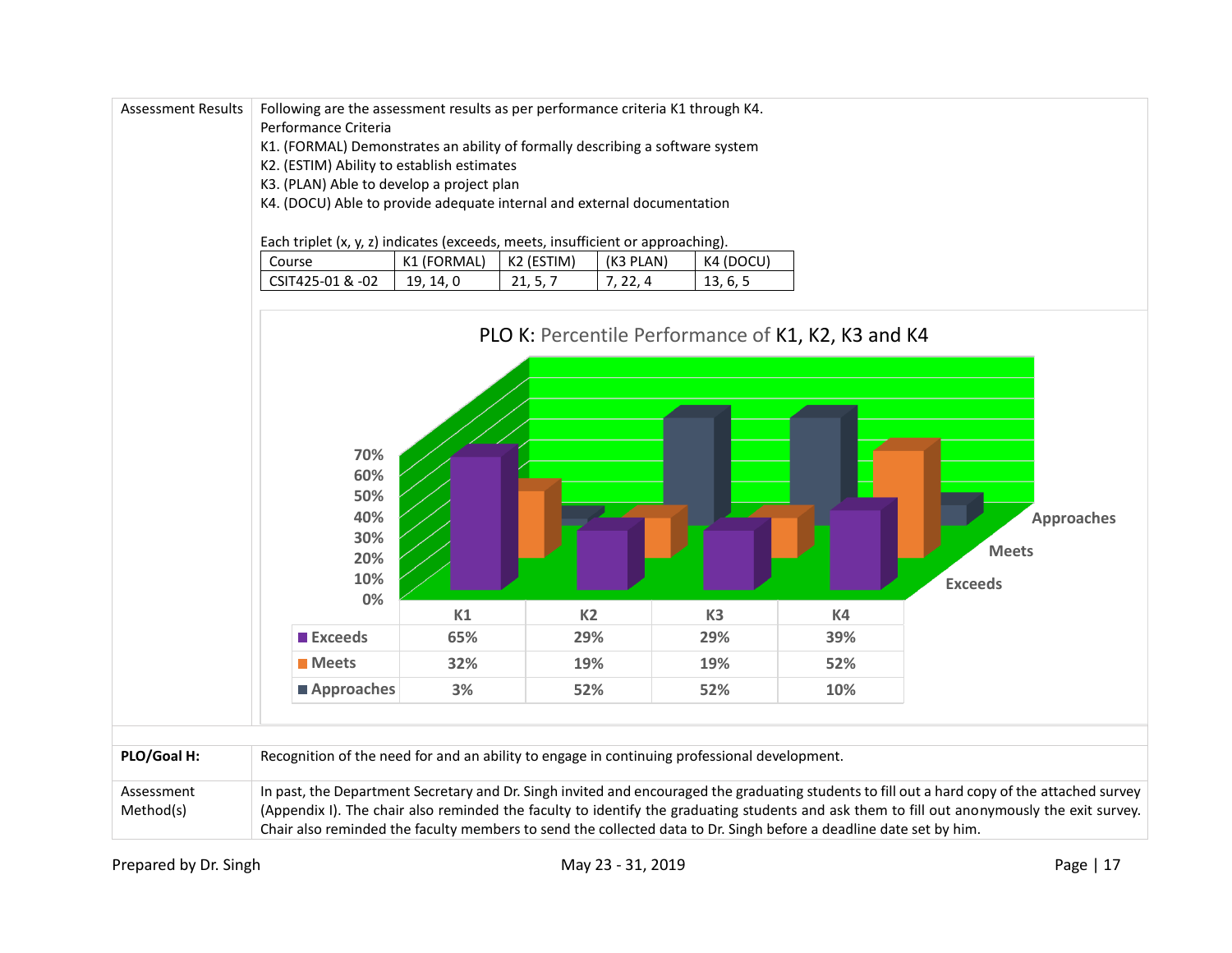|                                                                                                                                 | In spring 2019, this exit survey has been redesigned using Google Form on University Google Drive storage space so that students could fill<br>it out online anonymously. Senior students graduating in spring 2019 were requested to fill out senior exit survey before/on a deadline date<br>set by Dr. Singh. This anonymous and indirect technique would help us to refine the CIS curriculum, and consequently, the assessment report<br>during future data collection and analysis work.                                                                                                                                                                                                                                                                                                                                                                                                                                                                                                                                                                                                                                                                                                                            |
|---------------------------------------------------------------------------------------------------------------------------------|---------------------------------------------------------------------------------------------------------------------------------------------------------------------------------------------------------------------------------------------------------------------------------------------------------------------------------------------------------------------------------------------------------------------------------------------------------------------------------------------------------------------------------------------------------------------------------------------------------------------------------------------------------------------------------------------------------------------------------------------------------------------------------------------------------------------------------------------------------------------------------------------------------------------------------------------------------------------------------------------------------------------------------------------------------------------------------------------------------------------------------------------------------------------------------------------------------------------------|
| <b>Assessment Results</b>                                                                                                       | The data is collected by the department secretary is forwarded to the Department Chair and Assessment Coordinator. I am pleased to state<br>that thirteen senior students participated in senior exit survey during spring of 2019. Eleven students were Computer Science (CS) majors<br>and remaining two senior students were Information Systems (IS) majors. Six students could major in seven or eight semesters. Three stu-<br>dents majored in less than five semesters at Fredonia University. One student majored in twelve semesters and another student did it in ten<br>semesters. Among thirteen senior students, eight students were transfer. The students transferring to Fredonia from another school or trans-<br>ferring from another major have already earned 30-80 credits. Consequently, this category of students spent on the average one/three years<br>for graduating at Fredonia University. One senior student changed his major from Computer Science to Information Systems, whereas another<br>student changed his major from Music to Computer Science. Positive and negative feedback from senior students will be discussed below in<br>conclusions section of this assessment report. |
|                                                                                                                                 |                                                                                                                                                                                                                                                                                                                                                                                                                                                                                                                                                                                                                                                                                                                                                                                                                                                                                                                                                                                                                                                                                                                                                                                                                           |
| <b>Conclusions</b>                                                                                                              | The above reported results have been compiled after spending a lot of time and effort on the part of Dr. Singh in reminding the CIS faculty                                                                                                                                                                                                                                                                                                                                                                                                                                                                                                                                                                                                                                                                                                                                                                                                                                                                                                                                                                                                                                                                               |
| Have you had an<br>opportunity to dis-<br>cuss these results<br>within your depart-<br>ment? If so, what<br>form did this take? | periodically throughout the spring 2019 semester and providing them with a tailor-made rubric for recording the assessment data correctly.<br>I would request Department Chair to include an agenda item in first faculty meeting to be held during beginning of Fall 2019 semester so-as-<br>to take proper steps to enhance the quality of collected data especially for the four courses CSIT221 (11), CSIT341 (A1, A5, B2, J2, J3), CSIT425<br>(C4, C5, K2, K3) and CSIT431 (F1 & F4) by the respective instructors teaching these courses in fall 2019. Special emphasis is to be given to<br>PLOs as listed in parentheses of these four courses.                                                                                                                                                                                                                                                                                                                                                                                                                                                                                                                                                                   |
| What conclusions<br>were drawn about<br>student learning as<br>a result of their as-<br>sessment efforts?                       | This assessment report represents a systematic study of compiled results of assessment data collected for eleven /Goals or PLOs: A, B, C, D,<br>E, F, G, H, I, J and K during spring 2019 semester. As told by Dr. Zubairi that he was instrumental in developing the relevant equations to<br>aggregate the assessment data in past. These equations have been rewritten elegantly in mathematical form by Dr. Singh. Dr. Singh collected<br>the assessment data from several Instructors and processed the raw data using MS Excel software version 2016 to arrive at the final conclu-<br>sions. All Instructors have cooperated and provided assessment data in a timely manner except one instructor. We believe that the assess-<br>ment of eleven Goals or PLOs just in one semester is itself is a great achievement. Additionally, Dr. Singh being full-time continent faculty in<br>the CIS department has exceptionally tremendous teaching and service load.                                                                                                                                                                                                                                                  |
|                                                                                                                                 | The results of assessment data analysis are presented in tabular as well as in graphical form in this report at appropriate places. If we combine<br>the percentile performance of two categories: Meets and Exceeds Standard, then the results are satisfactory for almost all the eleven<br>Goals/PLO's investigated in the current study except for the four courses CSIT221 (11), CSIT341 (A1, A5, B2, J2, J3), CSIT425 (C4, C5, K2, K3)<br>and CSIT431 (F1 & F4), where all PLOs are below 70%, but particularly for Goal C4 of CSIT425, percentile performance is below 50%. For most<br>of PLOs, we obtain percentile performance in the range of 70-100%. However, C\$ for CSIT425 is to be improved in future data collection and<br>course offerings in fall 2019. We conclude that more data collection is definitely required to improve upon the percentile performance of                                                                                                                                                                                                                                                                                                                                   |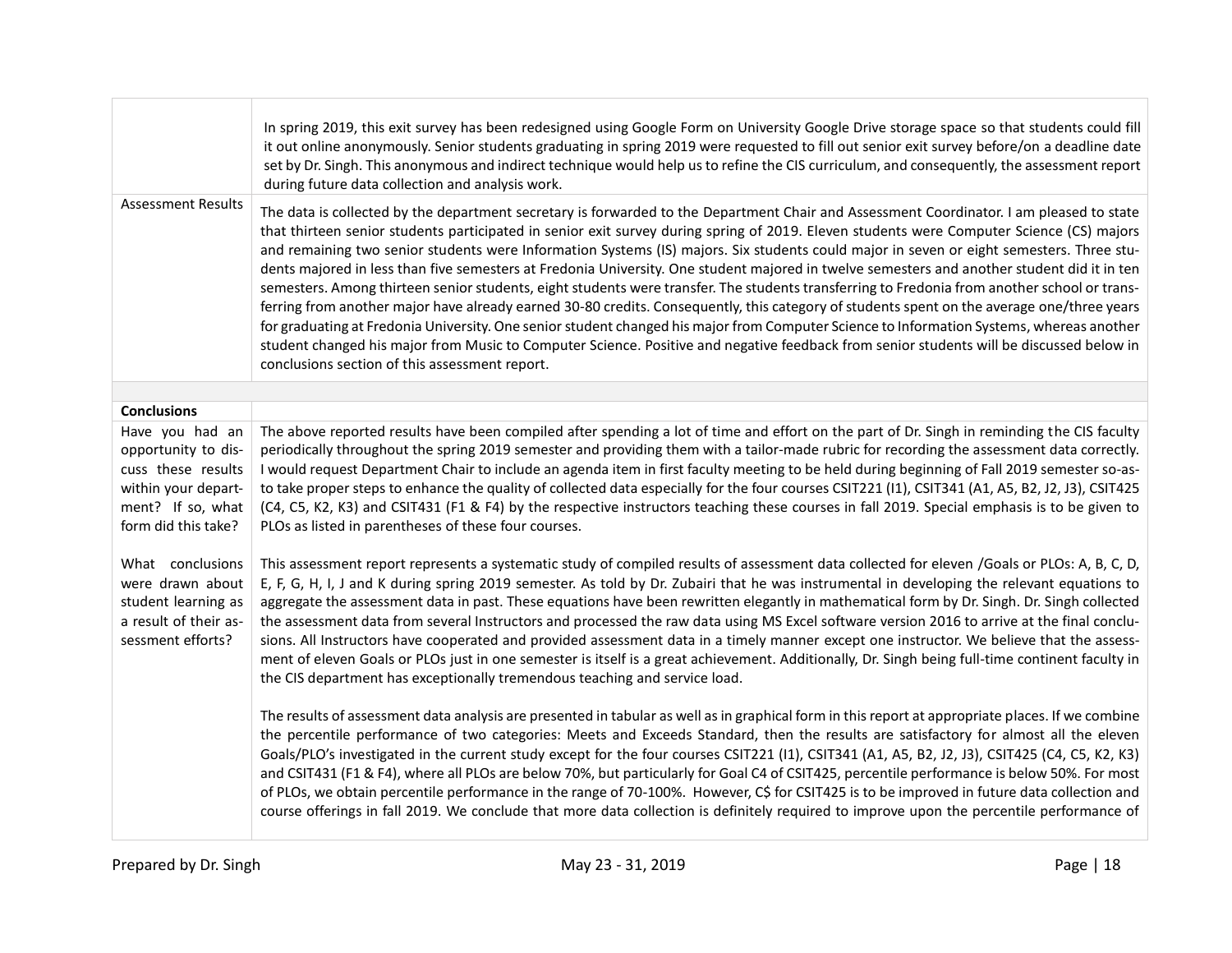several PLOs as listed above to close the loop. This important issue could be included and discussed in the first faculty meeting to be held in August/September 2019.

At the end of this report, the results of senior exit survey are presented. When asked to rate their level of satisfaction with the CIS Department on a scale of 0 to 5, two senior students who responded to Senior Exit Survey gave perfect score of 5/5. Five students rated 4/5 points and remaining six students rated the department in a scale of 2 - 3. The overall average of the department rating is 3.0/5.0, which is not so bad considering the current situation that majority CIS faculty is contingent. Therefore, to enhance department rating, university must allocate more resources. On top of it, three full-time faculty members are leaving the department in the coming fall 2019. Eight students took internships and independent study courses. Around 40 % of the seniors who participated in this survey took independent study/senior project courses. Senior students listed around 30 very useful courses being currently offered in the CIS department. Among these courses, the following courses were listed to be very useful: CSIT107, CSIT121, CSIT151, CSIT201, CSIT207, CSIT221, CSIT224, CSIT231, CSIT291, CSIT307, CSIT321, CSIT333, CSIT335, CSIT341, CSIT435, CSIT441, CSIT425, CSIT455, CSIT456 and CSIT463.

One Senior student commented, "We need more availability of computers/labs for CSIT courses. There were too many times to count that my classes should've been taken in a lab where it was taught in a classroom. You can't learn practical Computer Science in a classroom." Another Student made these comments, "The wide variety of term projects and seminars were helpful."

Here are some plus points cited by senior students in exit survey about the department and its faculty:

- 1. Instructor 1 is a great professor, and instructor 2 is also a phenomenal professor that is under appreciated in this department from my viewpoint. Thankfully the school has been working to increase its STEM programs by trying to get the computer science program to be more marketable especially with the construction of Houghton (if it is being built for the reasons I think it is being built).
- 2. Some teachers are nice and good.
- 3. There are very little good things I can say about this department. The good, I encountered was by taking classes with instructor 1 and Instructor 2. With Instructor 1, although the courses may have been some of the hardest I've come across, I came out of them more knowledge and more prepared than I was before. However, the most good came from Instructor 2. He is by far one of the most underrated professors in the department, and that saddens me. You can tell that, that man enjoys teaching and helping other students. I cannot tell you the amount of times I've gone into to his office to ask questions on homework, or to get clarification on a final project. He also helps so much out of the classroom. I have gone to him to help me practice for multiple Interviews. He would spend his free time, to look over my resume, helping me perfect it. Most Importantly He was someone I could go talk to about my frustrations within the department or just in life in general. One other good part was Professor Cole. that man is one of the happiest and nicest people I've encountered at my time here.
- 4. Instructor 2 and the Instructor 3 were enormously helpful in every way and were the two reasons why I did not transfer or switch majors.
- 5. There were a few professors that were genuinely good at teaching difficult concepts. Tutoring and Labs were very accessible. Access to online materials such as Linkedin, Lynda, etc. were helpful and it certainly helps having free access to them. Many opportunities outside of classes to be involved with programming related subjects (seminars, programming competitions, etc.)
- 6. The lab (Fenton 115) was a great resource for CS students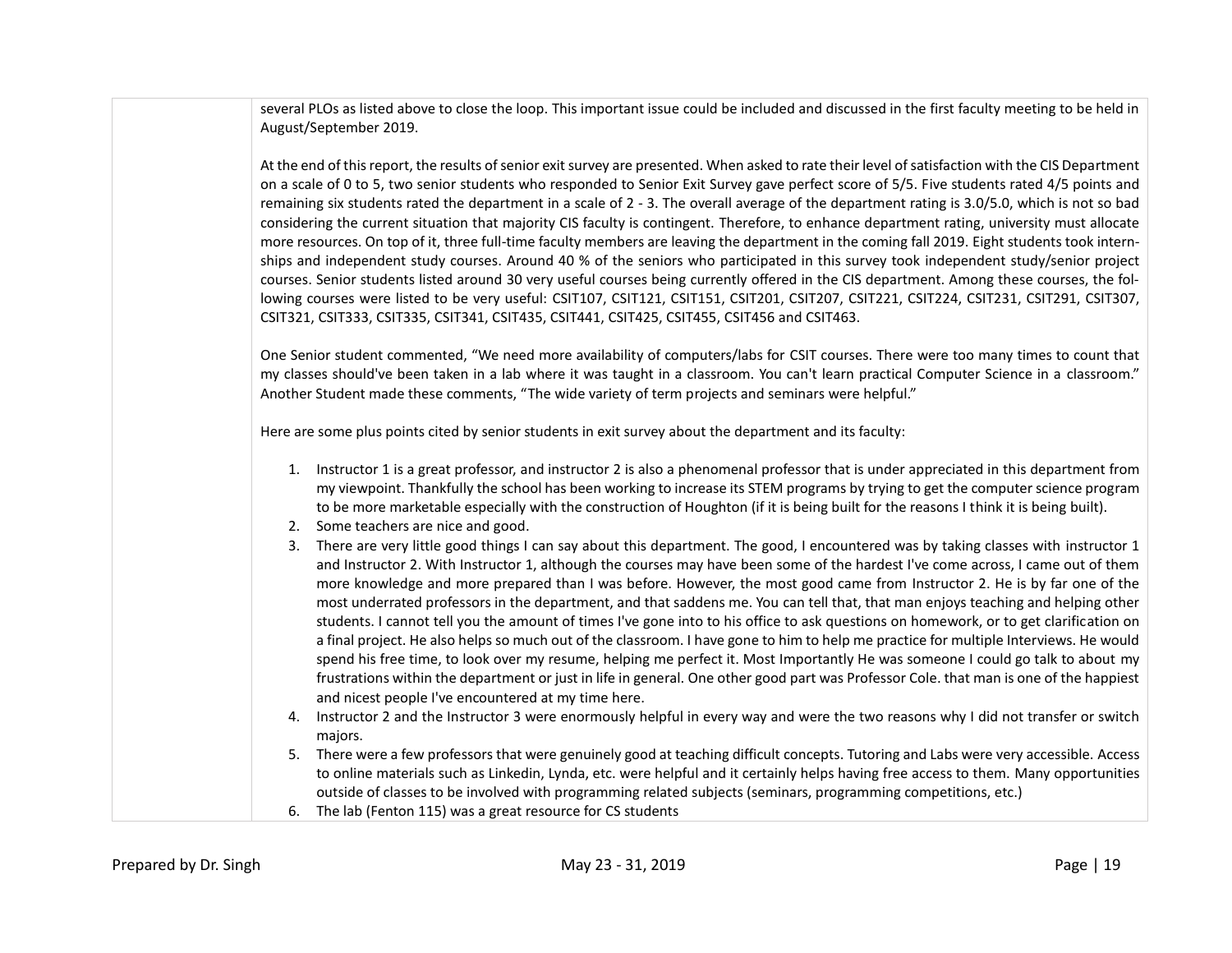#### 7. The campus is easy to get to

Here are some adverse remarks made by senior students:

- 1. More upper level courses should be in computer labs. we need to be working with the code that with an instructor present and not just being send out on our own.
- 2. Some teachers are mean and bad
- 3. During my 4 years here at Fredonia, I encountered much bad than good within this department. Starting with Computer Science 2. Given that I had a different teacher for CS1, we did not start CS2 where my course left off. I think we started a good 2 chapters ahead. Instructor 5 decided for our first homework assignment that we should slightly modify the final exam from CS1 and update it with the new skills we've learned. I did not have him CS1 so therefore I did not have the project, and he gave us little time to make improvements. Another Issue I had with him, is I got very lost one week in class with the material he was teaching. I went to go see him for help, and he straight up told me that I just needed to work harder. He told me that I should be spending so much of my time studying for his course per week, instead of taking the time to sit down with me and help explain these new topics. He like other professors in the department did not grade our assignments or at least did not tell us our grades. I had no idea what any of my grades were before the final. Come time for final grades I got a B-. Based on the grades I did see, there was no way I should have gotten a B-. I emailed him and asked him for a breakdown of my grades. He apologized and said that I got an A-, not a B-. That is quite the difference in grades. Some of my other issues within this department is with the head of the department itself. Having a dual degree, I needed to make sure I got in the courses for both degrees in 4 years. I switched advisors, so that I could have Instructor 4. He was okay at it however, he constantly was trying to ignore my 2nd degree. Many of times he tried pushing courses that I was not ready for, saying oh you're smart, you can handle it, along the lines of advising he decided that he no longer wanted to advise me and gave me another advisor. This new advisor was new to the school and had no idea about anything between my 2 degrees and decided to question every override or equivalencies that I had. It is understandable but annoying. Another issue I have with Instructor 4, is that he put me on the flyer for the department without my permission. I have no desire to be on it. He asked me after he already printed all of these flyers up. My last main issue with this department is the fact that they tried to deny my graduation request. I got an email the Friday before spring break saying that I couldn't graduate. They claimed that I had not taken any of my 400 level electives. I in fact did and got A's in both. When I tried telling them that, with my transcript and hand, their claim was I didn't take the course I was advised to take which was ECommerce. The department had, without telling any of us dropped the course, which I tried explaining as well. Eventually we got it all worked out, but that is not a stress I needed to worry about this past semester.
- 4. I never felt welcome in the department. From day 1 I was told that the program is designed for those who have no prior experience, but it became clear that was not true. Though I tried my absolute best, I found a lack of support everywhere and was often talked down to by most faculty within the department. Even the former chair, refused to sign off on the paper that let me add the web minor, instead trying to talk me out of it. Later, when I needed an override, he threw a fit like a child because I needed him to sign the sheet. He sighed and slammed down a clipboard he had and did not speak a word to me. In addition, few things felt practical. Theory is great, but as far as employment goes, and college is supposed to prepare us for employment, we were only ever told that coding questions are asked at interviews but never given examples or made to work on examples. Material was rushed through so very quickly, leaving me behind and afraid to speak up. I do not think the money I paid for my degree from this department has been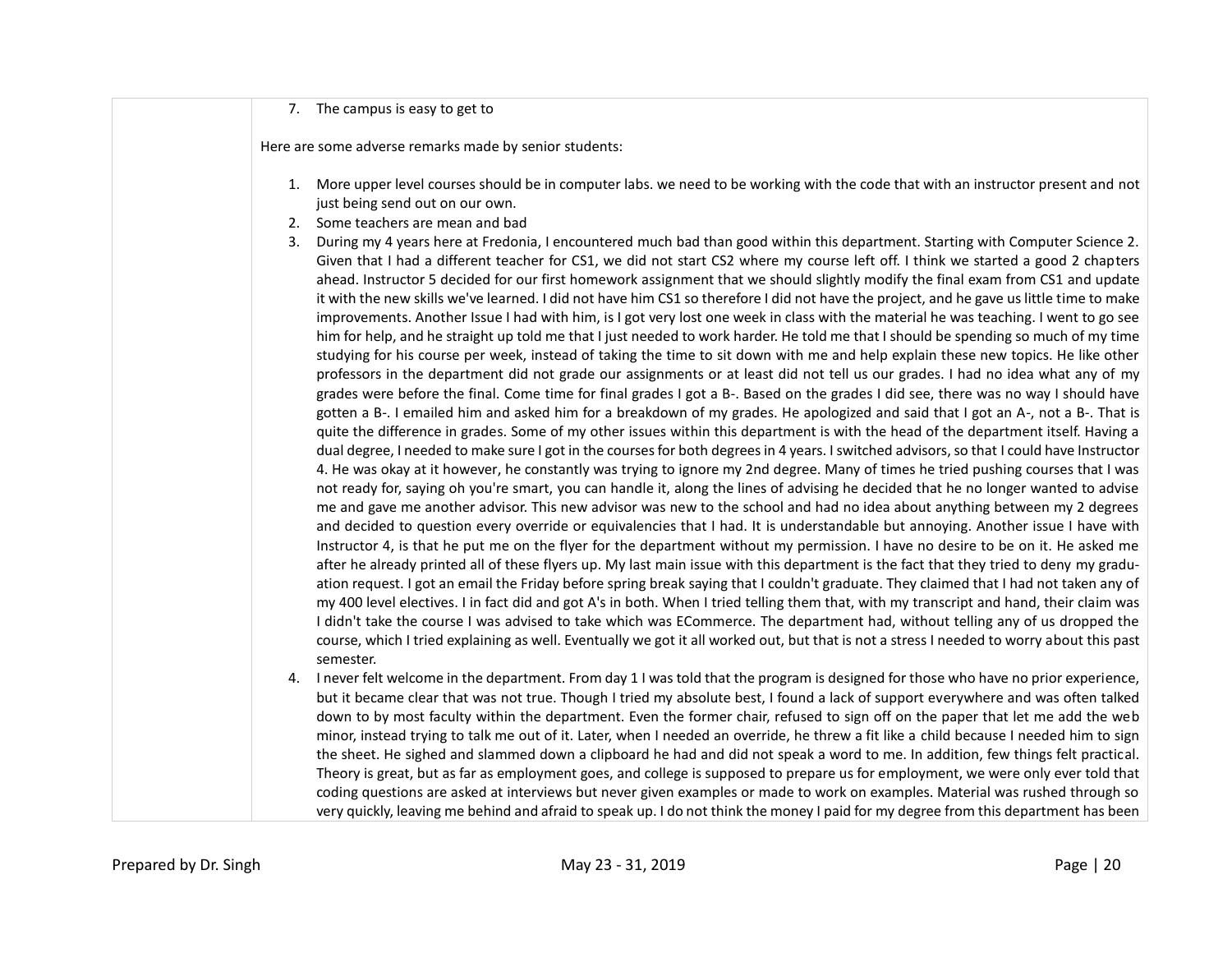|    | worth it. Many times, I was made to feel low about myself and dealt with thoughts of self-harm and even suicide. With many faculty<br>members leaving, please think about what is best for students in the future.                                                                                                                                                                                                                                                                                                                                                                        |
|----|-------------------------------------------------------------------------------------------------------------------------------------------------------------------------------------------------------------------------------------------------------------------------------------------------------------------------------------------------------------------------------------------------------------------------------------------------------------------------------------------------------------------------------------------------------------------------------------------|
| 5. | The department doesn't focus enough on practical applications and hardware.                                                                                                                                                                                                                                                                                                                                                                                                                                                                                                               |
| 6. | Overall the curriculum had way too many courses outside of major requirements. Difficult learning curve for transfer students due<br>to differences in the programming languages used (from JCC to Fredonia). Not enough variety in CS electives, and not enough time<br>to take electives with all the general credits needed. Some professors weren't helpful, and basically only read the lecture slides. Too<br>much emphasis on the theory of programming rather than the practical application, while theory is important, syntax and problem<br>solving should be focused on more. |
|    | You really need to teach Github and stay up to date with most relevant technology                                                                                                                                                                                                                                                                                                                                                                                                                                                                                                         |
| 8. | We need more class offerings in upper level credits in CSIT                                                                                                                                                                                                                                                                                                                                                                                                                                                                                                                               |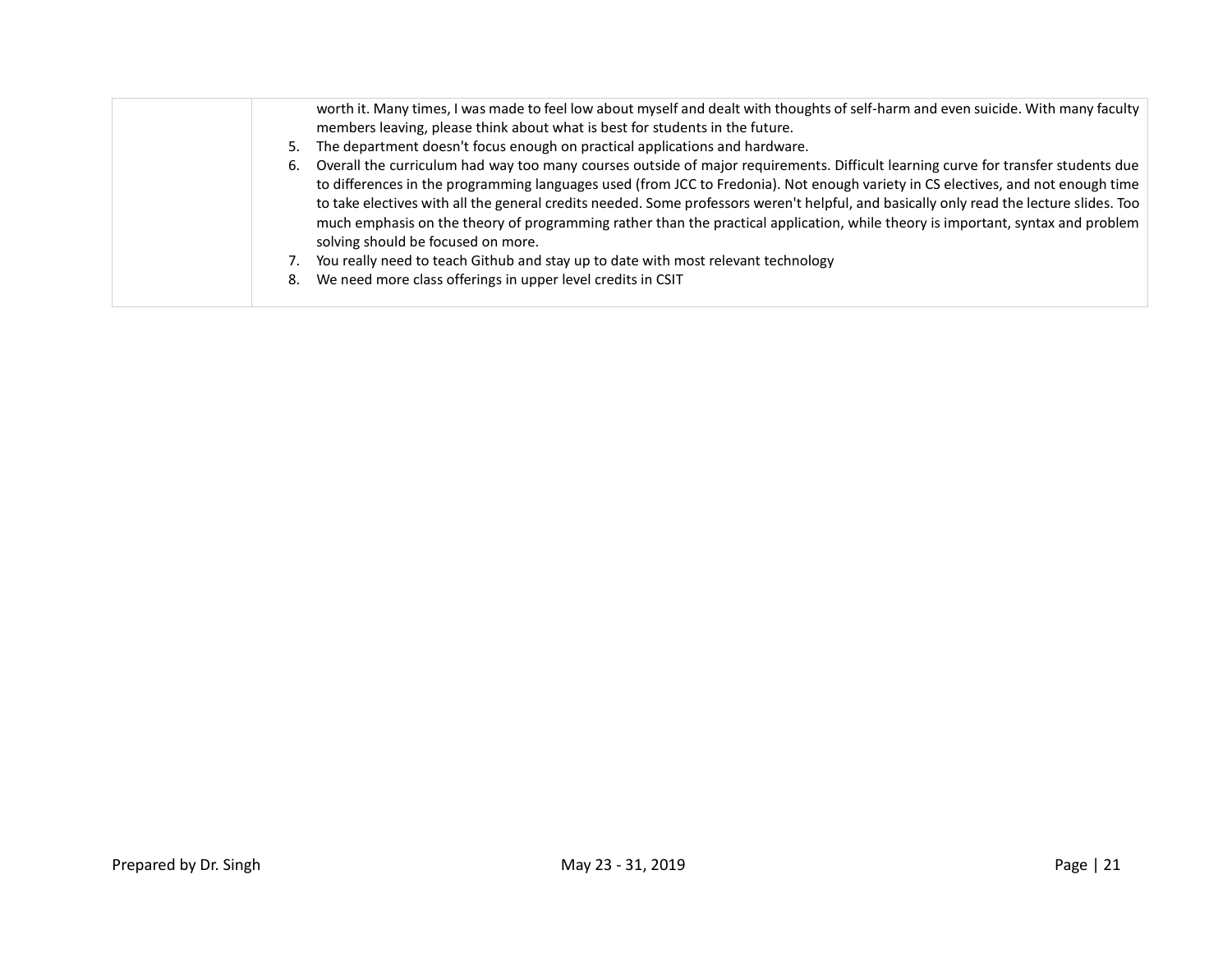# **Appendix-I**



State University of New York at Fredonia Department of Computer and Information Sciences 2154 Fenton Hall (716) 673-4820

### **RUBRIC SHEET FOR ASSESSMENT OF PROGRAM OUTCOME H**

### *Recognition of the need for and an ability to engage in continuing professional development*

### **GRADUATING SENIORS EXIT SURVEY**

Please check the appropriate entry, or choose the most suitable option, or fill the blanks for each of the question given below where possible.

Date:

1. You earned your B.S. degree in

- Computer Science Advanced Computing Track / Software Development Track / General Track
- Computer Information Systems \_\_\_\_\_\_\_\_\_\_ Systems Development/ \_\_\_\_\_\_\_\_\_ System Management
- Another major, but I got a minor in Computer Science/ Computer Information Systems

2. a. Year started at SUNY Fredonia Tear graduated

b. Did you change your major? Yes \_\_\_\_\_ No\_\_\_\_\_\_

If Yes:

c. What was your previous major?

d. Did you transfer from another college to SUNY Fredonia? Yes \_\_\_\_\_\_\_\_ No\_\_\_\_\_\_

If Yes:

e. How many credit hours did you transfer?

Less than 30 Less than 30 and 60 Between 60 and 75 Over 75

f. How many semesters overall you spent at college (at SUNY Fredonia and the college your transferred from)?

3. On a scale of 6 to 1 (with 6 being Excellent and 1 being very poor): How satisfied are you with your education at the Department of Computer and Information Sciences in SUNY Fredonia?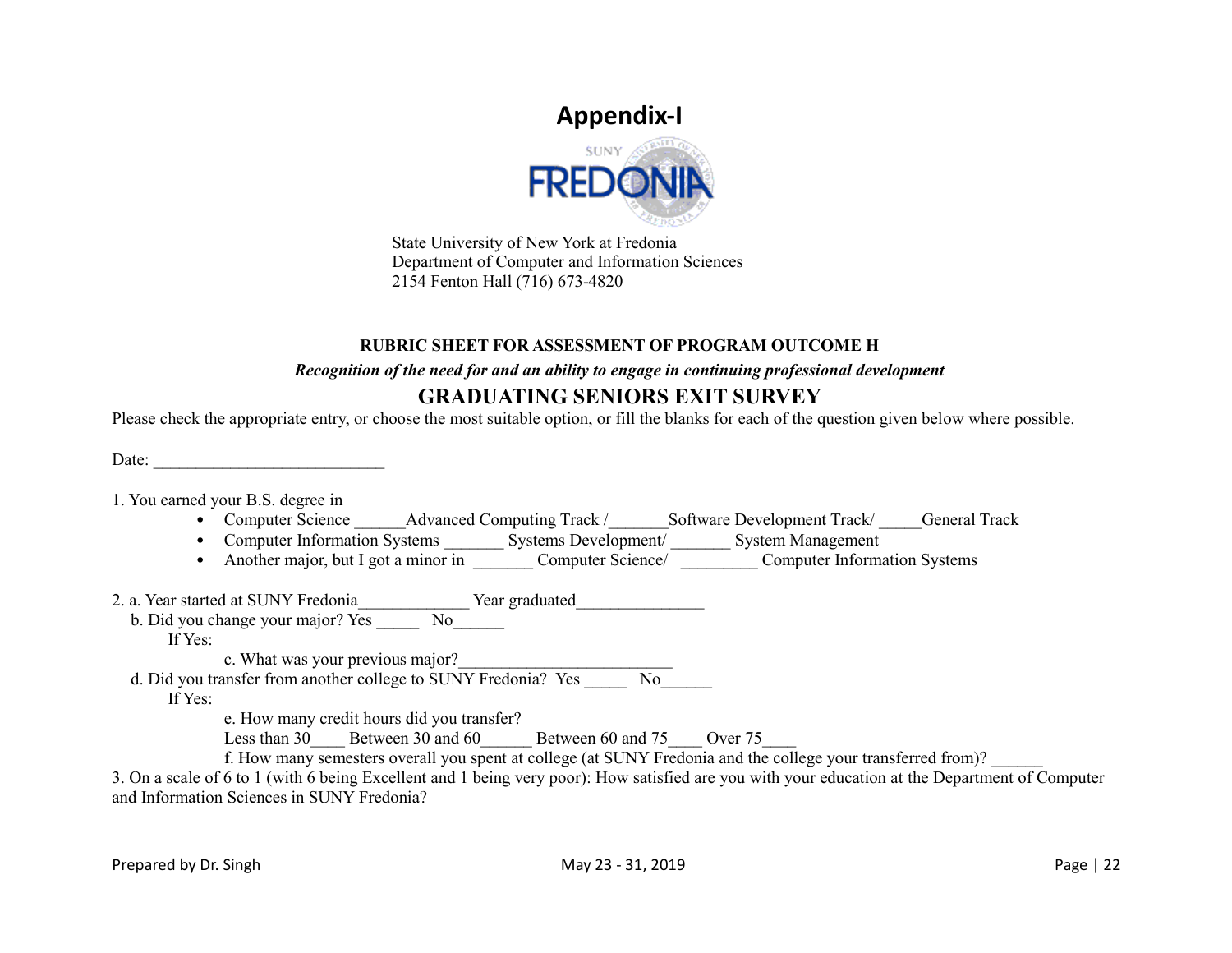4. Did you participate in any independent study or group project?

• Yes b. No.

5. Did take any of the courses (circle what is appropriate):

- •
- CSIT 499 Project,
- CSIT 497 Thesis,
- HONR 400 Thesis,
- CSIT 400 Independent Study,
- CSIT 300 Internship.

### 6. Did you attend any conferences, workshops, seminars to broaden knowledge and skills?

- Yes b. No
- 7. Do you already have a job offer?
	- Yes b. No
	- If yes, is it related to your major?
		- Yes b. No
- 8. Do you plan to attend graduate school?
	- Yes, already accepted into graduate school; Field:
	- Yes, applying now; Field:
	- Yes, in the future
	- $\bullet$  No

9. List five courses you liked the most at Fredonia

- a. \_\_\_\_\_\_\_\_\_\_\_\_\_\_\_\_\_\_\_\_\_\_\_\_\_\_\_\_\_\_\_\_\_\_\_\_\_\_\_\_\_\_\_ b. \_\_\_\_\_\_\_\_\_\_\_\_\_\_\_\_\_\_\_\_\_\_\_\_\_\_\_\_\_\_\_\_\_\_\_\_\_\_\_\_\_\_\_
- $c.$
- d. \_\_\_\_\_\_\_\_\_\_\_\_\_\_\_\_\_\_\_\_\_\_\_\_\_\_\_\_\_\_\_\_\_\_\_\_\_\_\_\_\_\_\_
- $e.$

10. If you have a job offer, list four courses that were most beneficial to you in securing the job.

 $a.$   $\qquad \qquad$ b. \_\_\_\_\_\_\_\_\_\_\_\_\_\_\_\_\_\_\_\_\_\_\_\_\_\_\_\_\_\_\_\_\_\_\_\_\_\_\_\_\_\_\_  $c.$   $\overline{\phantom{a}}$  $d.$ 

Prepared by Dr. Singh May 23 - 31, 2019 May 23 - 31, 2019